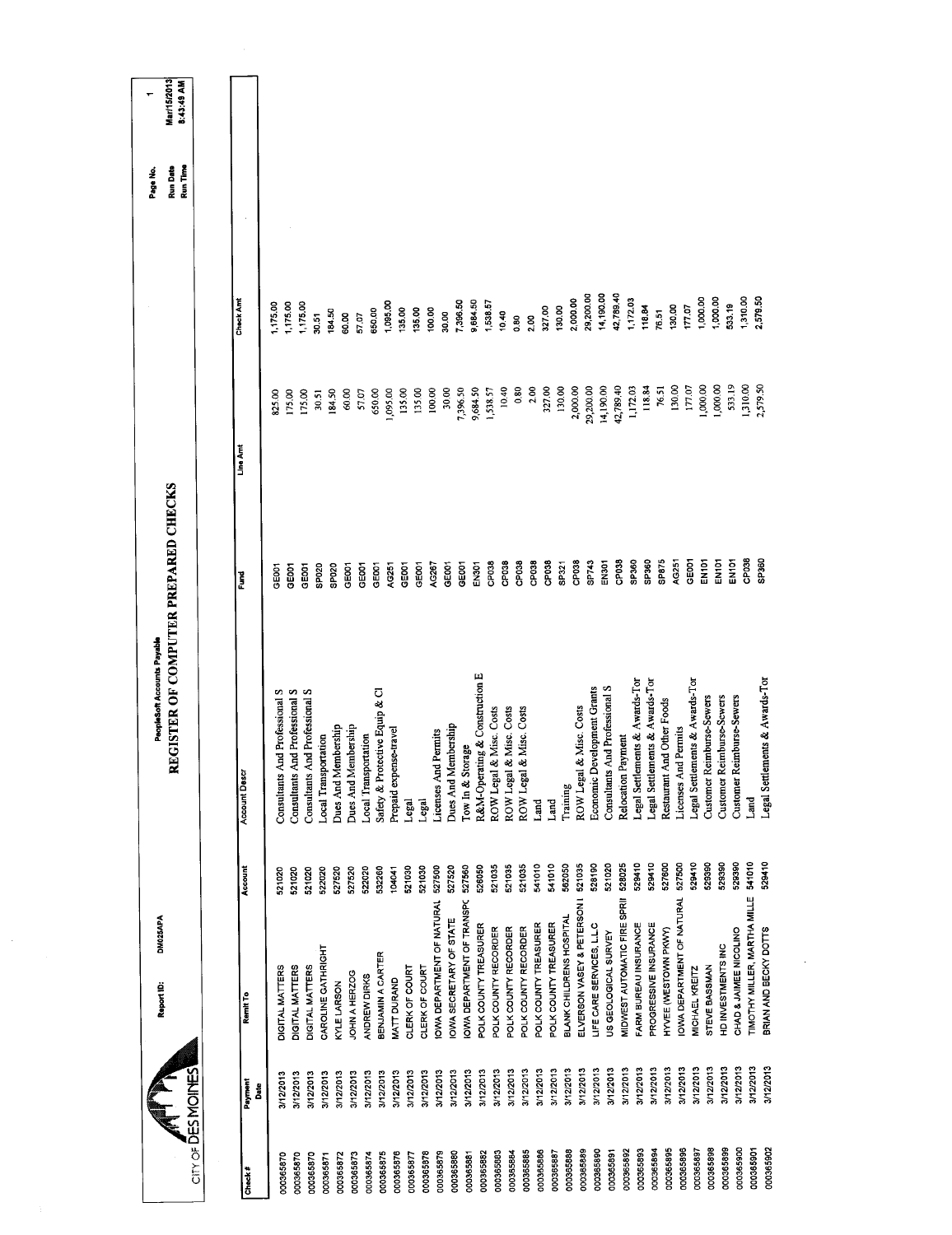|                                |              | Report ID:                         | DM025APA | PeopleSoft Accounts Payable                      |                   |           |           | Page No.             | Mar/15/2013<br>٢ŧ |
|--------------------------------|--------------|------------------------------------|----------|--------------------------------------------------|-------------------|-----------|-----------|----------------------|-------------------|
| $CITY OF \overline{D}ES MONFE$ |              |                                    |          | REGISTER OF COMPUTER PREPARED CHECKS             |                   |           |           | Run Time<br>Run Date | 8:43:49 AM        |
|                                |              |                                    |          |                                                  |                   |           |           |                      |                   |
| Check#                         | Payment<br>å | Remit To                           | Account  | <b>Account Descr</b>                             | š                 | Line Amt  | Check Am  |                      |                   |
| 000365903                      | 3/12/2013    | BECKY HORSMAN                      | 529410   | Legal Settlements & Awards-Tor                   | SP360             | 201.98    | 201.98    |                      |                   |
| 000365904                      | 3/12/2013    | CRAIG AND ANNICK IBSEN             | 529410   | Legal Settlements & Awards-Tor                   | SP360             | 2,691.47  | 2,691.47  |                      |                   |
| 000365905                      | 3/12/2013    | KIC LOVAN                          | 529410   | Legal Settlements & Awards-Tor                   | SP360             | 500.00    | 500.00    |                      |                   |
| 000365906                      | 3/12/2013    | DIANA MCCULLOUGH                   | 529410   | Legal Settlements & Awards-Tor                   | SP360             | 30.00     | 30.00     |                      |                   |
| 000365907                      | 3/12/2013    | CHRISTOPHER AND SUSAN BOBS         | 541010   | Land                                             | CP <sub>038</sub> | 1,398.00  | 1,398.00  |                      |                   |
| 000365908                      | 3/12/2013    | ESTATE OF KENNETH REED             | 541010   | Land                                             | CP038             | 3,136.50  | 3,136.50  |                      |                   |
| 000365909                      | 3/12/2013    | ANNA L REED                        | 541010   | Land                                             | CP038             | 3,136.50  | 3,136.50  |                      |                   |
| 000365910                      | 3/12/2013    | KAY ARVIDSON                       | 529390   | Customer Reimburse-Sewers                        | EN101             | 1,000.00  | 1,000.00  |                      |                   |
| 000365911                      | 3/12/2013    | NITA CRAWFORD                      | 529390   | Customer Reimburse-Sewers                        | EN <sub>101</sub> | 1,000.00  | 1,000.00  |                      |                   |
| 000365912                      | 3/12/2013    | EVANGELICAL MISSIONARY CHUF        | 529390   | Customer Reimburse-Sewers                        | EN101             | 1,000.00  | 1,000.00  |                      |                   |
| 000365913                      | 3/12/2013    | <b>LISA MCCROREY</b>               | 529390   | <b>Reimburse-Sewers</b><br>Customer <sub>1</sub> | EN101             | 1,000.00  | 1,000.00  |                      |                   |
| 000365914                      | 3/12/2013    | SHARON NEFF                        | 529390   | Customer Reimburse-Sewers                        | EN101             | 1,000.00  | 1,000.00  |                      |                   |
| 000365915                      | 3/12/2013    | JUDITH OLSON                       | 529390   | Customer Reimburse-Sewers                        | EN101             | 1,000.00  | 1,000.00  |                      |                   |
| 000365916                      | 3/12/2013    | <b>WILLIAM THORN</b>               | 529390   | Customer Reimburse-Sewers                        | EN101             | 1,000.00  | 1,000.00  |                      |                   |
| 000365917                      | 3/12/2013    | NANCY VAUGHN                       | 529390   | Reimburse-Sewers<br>Customer I                   | <b>EN101</b>      | 1,000.00  | 1,000.00  |                      |                   |
| 000365918                      | 3/12/2013    | ANTHONY GARRETT                    | 521110   | Library Publicity And Programm                   | SP875             | 300,00    | 300.00    |                      |                   |
| 000365919                      | 3/12/2013    | BEACON OF LIFE                     | 521080   | Sub-Recipient Contr                              | SPO39             | 4,647.00  | 28,135.00 |                      |                   |
| 000365919                      | 3/12/2013    | BEACON OF LIFE                     | 521080   | Sub-Recipient Contr                              | SP039             | 11,768.00 | 28,135.00 |                      |                   |
| 000365919                      | 3/12/2013    | BEACON OF LIFE                     | 521080   | Sub-Recipient Contr                              | SPO39             | 11,720.00 | 28,135.00 |                      |                   |
| 000365920                      | 3/12/2013    | WELLMARK BLUE CROSS BLUE SI        | 461110   | Ambulance Charges                                | GE001             | 609.00    | 609.00    |                      |                   |
| 000365921                      | 3/12/2013    | <b>NELLMARK BLUE CROSS BLUE SI</b> | 461110   | Ambulance Charges                                | GE001             | 93.85     | 93.55     |                      |                   |
| 000365922                      | 3/12/2013    | WELLMARK BLUE CROSS BLUE SI        | 461110   | Ambulance Charges                                | GEOOT             | 500.00    | 500.00    |                      |                   |
| 000365923                      | 3/12/2013    | WELLMARK BLUE CROSS BLUE SI        | 461110   | Ambulance Charges                                | GEOOT             | 706.00    | 706.00    |                      |                   |
| 000365924                      | 3/12/2013    | DES MOINES REGISTER                | 531010   | General Office                                   | GE001             | 215.58    | 215.58    |                      |                   |
| 000365925                      | 3/12/2013    | GOVERNMENT FINANCE OFFICEF         | 527520   | Dues And Membership                              | GE001             | 150.00    | 150.00    |                      |                   |
| 000365926                      | 3/12/2013    | OWA DEPARTMENT OF NATURAL          | 521020   | Consultants And Professional S                   | EN304             | 10,000.00 | 10,000.00 |                      |                   |
| 000365927                      | 3/12/2013    | HE WALL STREET JOURNAL             | 531020   | Magazines, Maps, Reference Boo                   | GE001             | 413.40    | 413.40    |                      |                   |
| 000365928                      | 3/12/2013    | THE MAIL HANDLERS BENEFIT PL       | 461110   | Ambulance Charges                                | GE001             | 40,60     | 40.60     |                      |                   |
| 000365929                      | 3/12/2013    | UNIVERSITY OF WISCONSIN            | 527520   | Dues And Membership                              | GE001             | 1,000.00  | 1,000.00  |                      |                   |
| 000365930                      | 3/12/2013    | HATTIE WILCOX                      | 461110   | Ambulance Charges                                | GE001             | 150,00    | 150.00    |                      |                   |
| 000365931                      | 3/12/2013    | UNITED HEALTHCARE                  | 461110   | Ambulance Charges                                | GEOOT             | 556.75    | 556.75    |                      |                   |
| 000365932                      | 3/12/2013    | UNITED HEALTHCARE                  | 461110   | Ambulance Charges                                | GEOOT             | 736.00    | 736.00    |                      |                   |
| 000365933                      | 3/12/2013    | <b>SPRINT</b>                      | 525150   | Service (Cell)<br>Telephone                      | GE001             | 203.39    | 203.39    |                      |                   |
| 000365934                      | 3/12/2013    | UNITED HEALTHCARE INSURANC         | 461110   | Ambulance Charges                                | GE001             | 623.00    | 623.00    |                      |                   |
| 000365935                      | 3/12/2013    | <b>VIOLATION PROCESSING CENTER</b> | 202025   | GATSO Payable                                    | GE001             | 585.00    | 1,885.00  |                      |                   |
|                                |              |                                    |          |                                                  |                   |           |           |                      |                   |

 $\label{eq:2} \frac{1}{\sqrt{2}}\sum_{i=1}^n\frac{1}{\sqrt{2\pi i}}\int_{\mathbb{R}^n} \left(\frac{1}{\sqrt{2\pi i}}\right)^2\frac{1}{\sqrt{2\pi i}}\frac{1}{\sqrt{2\pi i}}\int_{\mathbb{R}^n} \left(\frac{1}{\sqrt{2\pi i}}\right)^2\frac{1}{\sqrt{2\pi i}}\frac{1}{\sqrt{2\pi i}}\frac{1}{\sqrt{2\pi i}}\frac{1}{\sqrt{2\pi i}}\frac{1}{\sqrt{2\pi i}}\frac{1}{\sqrt{2\pi i}}\frac{1}{\sqrt{2\pi i}}\frac$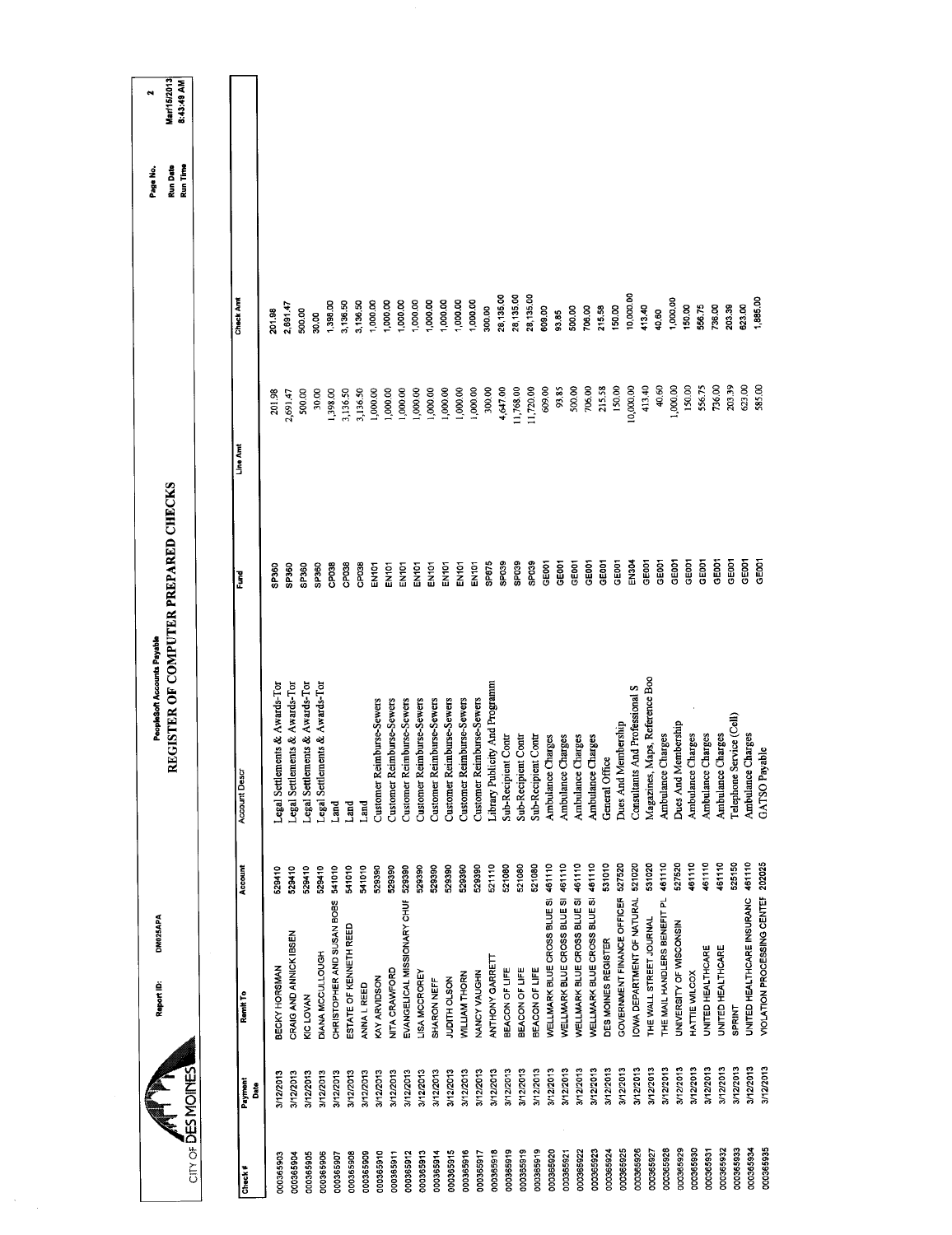|                                  | Report ID:                     | DM025APA                                 | REGISTER OF COMPUTER PREPARED CHECKS<br>PeopleSoft Accounts Payable |                   |                |                  | Run Time<br>Run Date<br>Page No. | Mar/15/2013<br>8:43:49 AM<br>m |
|----------------------------------|--------------------------------|------------------------------------------|---------------------------------------------------------------------|-------------------|----------------|------------------|----------------------------------|--------------------------------|
| CITY OF DES MOINES               |                                |                                          |                                                                     |                   |                |                  |                                  |                                |
|                                  |                                |                                          |                                                                     |                   | Line Amt       | Check Amt        |                                  |                                |
| Payment<br><b>Bate</b><br>Check# | Remit To                       | Account                                  | Account Desar                                                       | Fund              |                |                  |                                  |                                |
| 3/12/2013<br>000365935           |                                | 202025<br>VIOLATION PROCESSING CENTER    | GATSO Payable                                                       | <b>GOOT</b>       | 1,300.00       | 1,885.00         |                                  |                                |
| 3/12/2013<br>000365936           | VETERANS HOSPITAL              | 461110                                   | Ambulance Charges                                                   | GEOOT             | 424.95         | 424.95           |                                  |                                |
| 3/12/2013<br>000365937           | STEVEN R BIXLER JR             | 461110                                   | Charges<br>Ambulance                                                | GE001             | 62.00          | 62.00            |                                  |                                |
| 3/12/2013<br>000365938           | BETTY J CARLSON                | 461110                                   | Ambulance Charges                                                   | GE <sub>001</sub> | 82.46          | 8246             |                                  |                                |
| 3/12/2013<br>000365939           | KAREN D RANDLES                | 461110                                   | Ambulance Charges                                                   | GE001             | 78.66          | 78.66            |                                  |                                |
| 3/12/2013<br>000365940           | RICHARD D SMITH                | 461110                                   | Charges<br>Ambulance                                                | <b>GEOOT</b>      | 666.00         | 666.00           |                                  |                                |
| 3/12/2013<br>000365941           |                                | 461110<br>VICTORIA FIRE & CASUALTY CO II | Ambulance Charges                                                   | <b>GEOOT</b>      | 83.00          | 83.00            |                                  |                                |
| 3/12/2013<br>000365942           | MIDAMERICAN ENERGY             | 525060                                   | Electric Street Light Overhead                                      | ISO10             | 77.67          | 77.57            |                                  |                                |
| 3/12/2013<br>000365943           |                                | 527110<br>ELECTRONIC ENGINEERING CO      | Rent-Non City Radio & Electron                                      | GE001             | 8.00           | 39.00            |                                  |                                |
| 3/12/2013<br>000365943           | ELECTRONIC ENGINEERING CO      | 525150                                   | Telephone Service (Cell)                                            | ENOOO             | 31.00          | 39.00            |                                  |                                |
| 3/12/2013<br>000365944           | SHERWIN-WILLIAMS               | 532200                                   | Wood Finish Products                                                | CP <sub>034</sub> | 58.22          | 168.21           |                                  |                                |
| 3/12/2013<br>000365944           | SHERWIN-WILLIAMS               | 532200                                   | Wood Finish Products                                                | CP <sub>034</sub> | 64.32          | 168.21           |                                  |                                |
| 3/12/2013<br>000365944           | SHERWIN-WILLIAMS               | 532200                                   | Wood Finish Products                                                | CP <sub>034</sub> | 15.85          | 168.21           |                                  |                                |
| 3/12/2013<br>000365944           | SHERWIN-WILLIAMS               | 532200                                   | <b>Wood Finish Products</b>                                         | CP034             | 29.82          | 168.21           |                                  |                                |
| 000365945                        | ABC PEST CONTROL<br>3/12/2013  | 521190                                   | Services<br>Pest Control                                            | GE001             | 35.00          | 288.16           |                                  |                                |
| 3/12/2013<br>000365945           | ABC PEST CONTROL               | 521190                                   | Services<br>Pest Control                                            | GE001             | 13.99          | 288.16           |                                  |                                |
| 000365945                        | ABC PEST CONTROL<br>3/12/2013  | 521190                                   | Services<br>Pest Control                                            | GE001             | 8.50           | 288.16           |                                  |                                |
| 000365945                        | ABC PEST CONTROL<br>3/12/2013  | 521190                                   | Services<br>Pest Control                                            | GE001             | 18.00          | 288.16           |                                  |                                |
| 000365945                        | ABC PEST CONTROL<br>3/12/2013  | 521190                                   | Services<br>Pest Control                                            | GE001             | 18.50          | 288,16           |                                  |                                |
| 000365945                        | ABC PEST CONTROL<br>3/12/2013  | 521190                                   | Services<br>Pest Control                                            | GE001             | 18.50          | 288.16           |                                  |                                |
| 000365945                        | ABC PEST CONTROL<br>3/12/2013  | 521190                                   | Services<br>Pest Contro                                             | GE001             | 12.49          | 288.16           |                                  |                                |
| 000365945                        | ABC PEST CONTROL<br>3/12/2013  | 521190                                   | Services<br>Pest Contro                                             | GE001             | 12.49          | 288.16           |                                  |                                |
| 000365945                        | ABC PEST CONTROL<br>3/12/2013  | 521190                                   | Services<br>Pest Contro                                             | GE001             | 12.49          | 288.16           |                                  |                                |
| 000365945                        | ABC PEST CONTROL<br>3/12/2013  | 521190                                   | Services<br>Pest Contro                                             | GE001             | 15.24          | 288.16<br>288.16 |                                  |                                |
| 000365945                        | ABC PEST CONTROL<br>3/12/2013  | 521190                                   | Services<br>Pest Contro                                             | GE001             | 12.49<br>12.49 | 288.16           |                                  |                                |
| 000365945                        | ABC PEST CONTROL<br>3/12/2013  | 521190                                   | Services<br>Pest Contro                                             | GEOD1             | 12.49          | 288.16           |                                  |                                |
| 000365945                        | ABC PEST CONTROL<br>3/12/2013  | 521190                                   | Pest Control Services                                               | GE001             | 55.00          | 288.16           |                                  |                                |
| 000365945                        | ABC PEST CONTROL<br>3/12/2013  | 521190                                   | Pest Control Services                                               | GE001             |                | 288,16           |                                  |                                |
| 000365945                        | ABC PEST CONTROL<br>3/12/2013  | 521190                                   | Pest Control Services                                               | EN151             | 12.49<br>18.00 | 288.16           |                                  |                                |
| 000365945                        | ABC PEST CONTROL<br>3/12/2013  | 521190                                   | Pest Control Services                                               | ENOOO             | 298.86         | 462.10           |                                  |                                |
| 000365946                        | 3/12/2013                      | 531025<br>BAKER AND TAYLOR COMPANY A     | Materials<br>Books/Print                                            | CP042             | 163.24         | 462.10           |                                  |                                |
| 000365946                        | 3/12/2013                      | 531025<br>BAKER AND TAYLOR COMPANY A     | Books/Print Materials                                               | CP <sub>042</sub> |                | 1,726.42         |                                  |                                |
| 000365947                        | BALL SEED COMPANY<br>3/12/2013 | 532010                                   | Agricultural And Horticultural                                      | GE001             | 1,726.42       | 29.80            |                                  |                                |
| 000365948                        | 3/12/2013                      | 532060<br>INTERSTATE ALL BATTERY CENTI   | Electrical Supplies And Parts                                       | AG251             | 29.80          | 175.68           |                                  |                                |
| 000365949                        | 3/12/2013                      | 532150<br>AIR FILTER SALES & SERVICE     | Parts-Machinery & Equip (Non-M                                      | GE001             | 175,68         |                  |                                  |                                |
|                                  |                                |                                          |                                                                     |                   |                |                  |                                  |                                |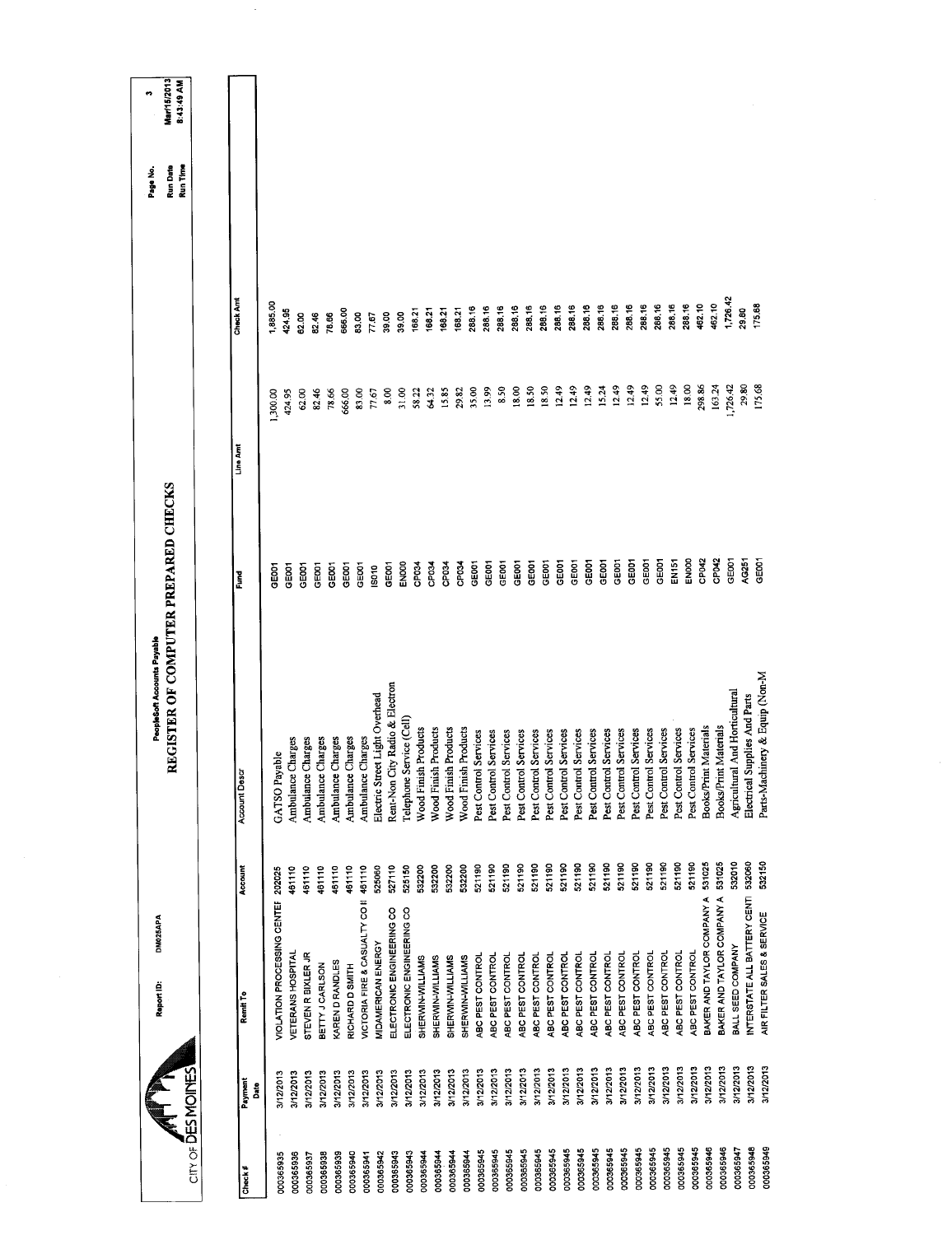| $\text{cm}$ of DES MOINES |                 | DM025APA<br>Report ID:       |         | REGISTER OF COMPUTER PREPARED CHECKS<br>PeopleSoft Accounts Payable |                   |           |                  | <b>Run Date</b><br>Run Time<br>Page No. | Mar/15/2013<br>8:43:49 AM |
|---------------------------|-----------------|------------------------------|---------|---------------------------------------------------------------------|-------------------|-----------|------------------|-----------------------------------------|---------------------------|
|                           |                 |                              |         |                                                                     |                   |           |                  |                                         |                           |
| Check#                    | Payment<br>ន្ទឹ | Remit To                     | Account | <b>Account Descr</b>                                                | Eund              | Line Am   | Check Amt        |                                         |                           |
| 000365950                 | 3/12/2013       | AMERICAN AWARDS INC          | 532120  | License, Plates, Badges, Tags,                                      | င်ပီ              | 273.75    | 273.75           |                                         |                           |
| 000365951                 | 3/12/2013       | ARAMARK UNIFORM SERVICES IN  | 527090  | Juiform Rental<br>Uniforms/L                                        | GE001             | 10.69     | 21.38            |                                         |                           |
| 000365951                 | 3/12/2013       | ARAMARK UNIFORM SERVICES IN  | 527090  | Jniforms/Uniform Rental                                             | GE001             | 10.69     | 21.38            |                                         |                           |
| 000365952                 | 3/12/2013       | BUSINESS PUBLICATIONS CORP   | 521030  | Legal                                                               | GE001             | 387.26    | 765.28           |                                         |                           |
| 000365952                 | 3/12/2013       | BUSINESS PUBLICATIONS CORP   | 521030  | Legal                                                               | GE001             | 378.02    | 765.28           |                                         |                           |
| 000365953                 | 3/12/2013       | COMMERCIAL BUILDING SERVICE  | 527510  | Cleaning And Painting                                               | GEOOT             | 2,340.00  | 2,881.67         |                                         |                           |
| 000365953                 | 3/12/2013       | COMMERCIAL BUILDING SERVICE  | 527510  | Cleaning And Painting                                               | GEOOT             | 541.67    | 2,881.67         |                                         |                           |
| 000365954                 | 3/12/2013       | DEMCO                        | 531010  | General Office                                                      | SP875             | 743.02    | 1,087.21         |                                         |                           |
| 000365954                 | 3/12/2013       | DEMCO                        | 532320  | Library Processing Materials                                        | GE <sub>001</sub> | 344.19    | 1,087.21         |                                         |                           |
| 000365955                 | 3/12/2013       | DIAMOND OIL COMPANY          | 532130  | Lubricants (Non-Motor Vehicle)                                      | AG251             | 115.60    | 674.60           |                                         |                           |
| 000365955                 | 3/12/2013       | DIAMOND OIL COMPANY          | 526040  | R&M-Automotive Equipment                                            | EN151             | 559.00    | 674.60           |                                         |                           |
| 000365956                 | 3/12/2013       | DOORS INC                    | 532140  | Lumber, Wood Products And Insu                                      | CP <sub>034</sub> | 157.69    | 448.69           |                                         |                           |
| 000365956                 | 3/12/2013       | DOORS INC                    | 532140  | Lumber, Wood Products And Insu                                      | CP <sub>034</sub> | 291.00    | 448.69           |                                         |                           |
| 000365957                 | 3/12/2013       | CITY SUPPLY CORP             | 532210  | Plumbing, Sewage And Drainage                                       | GE001             | 13.50     | 13.50            |                                         |                           |
| 000365958                 | 3/12/2013       | DES MOINES STAMP MANUFACTL   | 532120  | License, Plates, Badges, Tags,                                      | GEBOT             | 22.50     | 22.50            |                                         |                           |
| 000365959                 | 3/12/2013       | DES MOINES WATER WORKS       | 525050  | Water Use                                                           | AG251             | 10,068.80 | 10,872.98        |                                         |                           |
| 000365959                 | 3/12/2013       | DES MOINES WATER WORKS       | 525050  | Water Use                                                           | AG251             | 538.18    | 10,872.98        |                                         |                           |
| 000365959                 | 3/12/2013       | DES MOINES WATER WORKS       | 523030  | Printing Services Contracts                                         | EN301             | 259.00    | 10,872.98        |                                         |                           |
| 000365959                 | 3/12/2013       | DES MOINES WATER WORKS       | 525050  | Water Use                                                           | EN <sub>101</sub> | 7.00      | 10,872.98        |                                         |                           |
| 000365960                 | 3/12/2013       | CLERK OF IOWA DISTRICT COUR' | 523020  | And Reproduction Exp<br>Photocopy                                   | GE005             | 13.50     | 13.50            |                                         |                           |
| 000365961                 | 3/12/2013       | ELECTRIC MOTORS CORP         | 526050  | R&M-Operating & Construction E                                      | ENDOO             | 832.03    | 832.03           |                                         |                           |
| 000365962                 | 3/12/2013       | ELECTRIC PUMP & TOOL SERVICI | 526070  | R&M-Plumbing                                                        | GE001             | 248.75    | 248.75           |                                         |                           |
| 000365963                 | 3/12/2013       | FASTENAL COMPANY             | 532210  | Plumbing, Sewage And Drainage                                       | EN000             | 113.70    | 113.70           |                                         |                           |
| 000365964                 | 3/12/2013       | FEDEX                        | 522010  | Contract Carriers                                                   | SP751             | 163.58    | 165.58<br>165.58 |                                         |                           |
| 000365964                 | 3/12/2013       | FEDEX                        | 522010  | Contract Carriers                                                   | GE001             | 2.00      |                  |                                         |                           |
| 000365965                 | 3/12/2013       | FERRELL GAS                  | 532030  | Chemicals And Gases - Non-Clea                                      | GEOOT             | 28.30     | 28.30            |                                         |                           |
| 000365966                 | 3/12/2013       | FISHER SCIENTIFIC CO         | 532160  | Medical And Laboratory                                              | AG251             | 223.72    | 223.72           |                                         |                           |
| 000365967                 | 3/12/2013       | GALE                         | 531025  | <b>Books/Print Materials</b>                                        | CP <sub>042</sub> | 41.52     | 1,941.11         |                                         |                           |
| 000365967                 | 3/12/2013       | GALE                         | 531025  | Books/Print Materials                                               | CP042             | 340.99    | 1,941.11         |                                         |                           |
| 000365967                 | 3/12/2013       | GALE                         | 531025  | Books/Print Materials                                               | CP042             | 27.19     | 1,941.11         |                                         |                           |
| 000365967                 | 3/12/2013       | GALE                         | 531025  | <b>Books/Print Materials</b>                                        | CP042             | 1,531.41  | 1,941.11         |                                         |                           |
| 000365968                 | 3/12/2013       | GRAINGER INC                 | 532170  | Minor Equipment And Hand Tools                                      | CP034             | 71.28     | 94.85            |                                         |                           |
| 000365968                 | 3/12/2013       | GRAINGER INC                 | 532040  | Cleaning, Janitorial And Sanit                                      | AG251             | 9.29      | 94.85            |                                         |                           |
| 000365968                 | 3/12/2013       | GRAINGER INC                 | 532140  | <b>Jood Products And Insu</b><br>Lumber, W                          | GE001             | 39.40     | 84.85            |                                         |                           |
| 000365968                 | 3/12/2013       | GRAINGER INC                 | 532140  | Lumber, Wood Products And Insu                                      | GEOOT             | 22.72     | 94.85            |                                         |                           |
|                           |                 |                              |         |                                                                     |                   |           |                  |                                         |                           |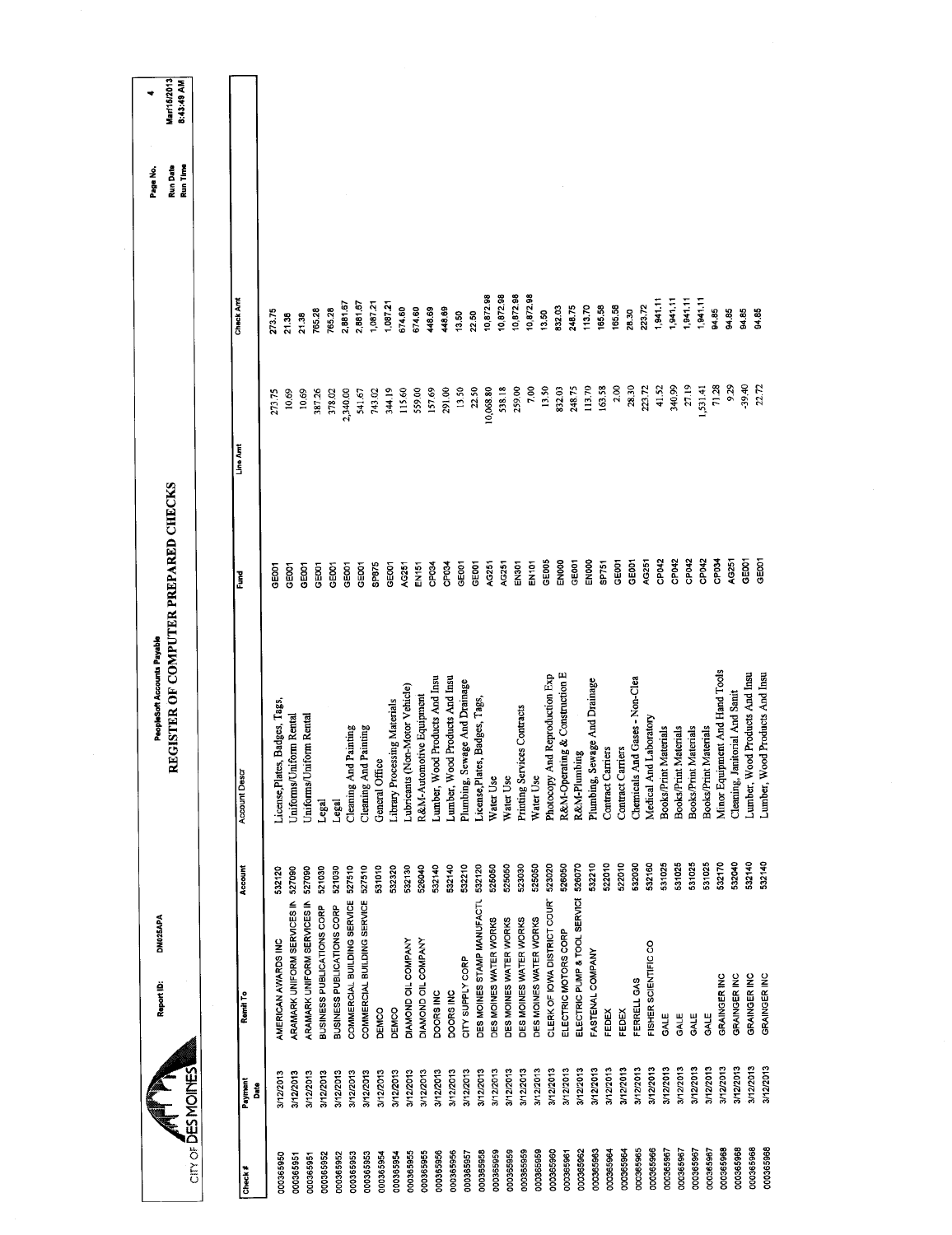|                        |                 | DM025APA<br>Report ID:            |         | REGISTER OF COMPUTER PREPARED CHECKS<br>PeopleSoft Accounts Payable |                    |           |           | <b>Run Date</b><br>Page No. | Mar/15/2013<br>8:43:49 AM<br>s, |
|------------------------|-----------------|-----------------------------------|---------|---------------------------------------------------------------------|--------------------|-----------|-----------|-----------------------------|---------------------------------|
| cirv of DESMOINES      |                 |                                   |         |                                                                     |                    |           |           | Run Time                    |                                 |
| Check#                 | Payment<br>Date | Remit To                          | Account | <b>Account Descr</b>                                                | Ĕ                  | Line Ami  | Check Amt |                             |                                 |
|                        | 3/12/2013       | GRAINGER INC                      | 532260  | Safety & Protective Equip & Cl                                      | GE001              | 30.96     | 94.85     |                             |                                 |
| 000365968<br>000365969 | 3/12/2013       | GRAYBAR ELECTRIC CO INC           | 532060  | Electrical Supplies And Parts                                       | GEOOT              | 14.88     | 1,087.92  |                             |                                 |
| 000365969              | 3/12/2013       | GRAYBAR ELECTRIC CO INC           | 532060  | Electrical Supplies And Parts                                       | CP034              | 128.07    | 1,087.92  |                             |                                 |
| 000365969              | 3/12/2013       | GRAYBAR ELECTRIC CO INC           | 532060  | Electrical Supplies And Parts                                       | CP <sub>034</sub>  | 8.44      | 087.92    |                             |                                 |
| 000365969              | 3/12/2013       | GRAYBAR ELECTRIC CO INC           | 532060  | Electrical Supplies And Parts                                       | GE001              | 558.64    | ,087.92   |                             |                                 |
| 000365969              | 3/12/2013       | GRAYBAR ELECTRIC CO INC           | 532060  | Electrical Supplies And Parts                                       | CP034              | 166.53    | 087.92    |                             |                                 |
| 000365969              | 3/12/2013       | GRAYBAR ELECTRIC CO INC           | 532060  | Electrical Supplies And Parts                                       | CP <sub>034</sub>  | 65.10     | 1,087.92  |                             |                                 |
| 000365969              | 3/12/2013       | GRAYBAR ELECTRIC CO INC           | 532060  | Electrical Supplies And Parts                                       | CP034              | 146.26    | 1,087.92  |                             |                                 |
| 000365970              | 3/12/2013       | GREAT AMERICAN OUTDOOR            | 526040  | R&M-Automotive Equipment                                            | AG251              | 80.05     | 80.05     |                             |                                 |
| 000365971              | 3/12/2013       | HACH COMPANY                      | 532160  | Medical And Laboratory                                              | AG251              | 658.95    | 658.95    |                             |                                 |
| 000365972              | 3/12/2013       | <b>CTSY CLEANING SYSTEMS</b>      | 526040  | R&M-Automotive Equipment                                            | EN151              | 25.87     | 25.87     |                             |                                 |
| 000365973              | 3/12/2013       | OWA TITLE COMPANY                 | 521035  | ROW Legal & Misc. Costs                                             | CP038              | 50.00     | 775.00    |                             |                                 |
| 000365973              | 3/12/2013       | OWA TITLE COMPANY                 | 521030  | Legal                                                               | GE001              | 125.00    | 77500     |                             |                                 |
| 000365973              | 3/12/2013       | OWA TITLE COMPANY                 | 521030  | Legal                                                               | GEOOT              | 125.00    | 775.00    |                             |                                 |
| 000365973              | 3/12/2013       | OWA TITLE COMPANY                 | 521030  | Legal                                                               | GEOOT              | 125.00    | 775.00    |                             |                                 |
| 000365973              | 3/12/2013       | OWA TITLE COMPANY                 | 521030  | Legal                                                               | GE001              | 125.00    | 775.00    |                             |                                 |
| 000365973              | 3/12/2013       | OWA TITLE COMPANY                 | 521030  | Legal                                                               | GE001              | 225,00    | 775.00    |                             |                                 |
| 000365974              | 3/12/2013       | INTERGRAPH CORPORATION            | 526170  | Maintenance Contracts                                               | GE001              | 1,770.00  | 59,141.40 |                             |                                 |
| 000365974              | 3/12/2013       | NTERGRAPH CORPORATION             | 544250  | Data Processing Software                                            | SP751              | 57,371.40 | 59,141.40 |                             |                                 |
| 000365975              | 3/12/2013       | <b>TDS WHITE CAP CONSTRUCTION</b> | 532150  | Parts-Machinery & Equip (Non-M                                      | CP034              | 27.89     | 27.89     |                             |                                 |
| 000365976              | 3/12/2013       | HDS WHITE CAP CONSTRUCTION        | 532170  | Minor Equipment And Hand Tools                                      | ENOOO              | 267.98    | 267.98    |                             |                                 |
| 000365977              | 3/12/2013       | KOCH BROTHERS                     | 527140  | Copy Equipment Rental And Expe                                      | <b>EN301</b>       | 219.17    | 219.17    |                             |                                 |
| 000365978              | 3/12/2013       | BALDWIN SUPPLY COMPANY            | 532150  | Parts-Machinery & Equip (Non-M                                      | AG251              | 258.06    | 256.06    |                             |                                 |
| 000365979              | 3/12/2013       | LOGAN CONTRACTORS SUPPLY          | 532170  | Minor Equipment And Hand Tools                                      | SP360              | 58.80     | 58.80     |                             |                                 |
| 000365980              | 3/12/2013       | <b>M &amp; M SALES COMPANY</b>    | 526060  | ce Equipment<br>R&M-Off                                             | EN101              | 752       | 7.52      |                             |                                 |
| 000365981              | 3/12/2013       | MAIL SERVICES LLC                 | 522030  | Postage                                                             | GE001              | 1,999.68  | 3,410.87  |                             |                                 |
| 000365981              | 3/12/2013       | MAIL SERVICES LLC                 | 522030  | Postage                                                             | GEOOT              | 194.90    | 3,410.87  |                             |                                 |
| 000365981              | 3/12/2013       | MAIL SERVICES LLC                 | 522030  | Postage                                                             | GE001              | 273.93    | 3,410.87  |                             |                                 |
| 000365981              | 3/12/2013       | MAIL SERVICES LLC                 | 522030  | Postage                                                             | GE001              | 32.03     | 3,410.87  |                             |                                 |
| 000365981              | 3/12/2013       | <b>MAIL SERVICES LLC</b>          | 522030  | Postage                                                             | GEOOT              | 117.44    | 3,410.87  |                             |                                 |
| 00036598               | 3/12/2013       | MAIL SERVICES LLC                 | 522030  | Postage                                                             | GEOOT              | 175.22    | 3,410.87  |                             |                                 |
| 000365981              | 3/12/2013       | MAIL SERVICES LLC                 | 522030  | Postage                                                             | <b>GEOOT</b>       | 27.77     | 3,410.87  |                             |                                 |
| 000365981              | 3/12/2013       | MAIL SERVICES LLC                 | 522030  | Postage                                                             | GE001              | 589.90    | 3,410.87  |                             |                                 |
| 000365982              | 3/12/2013       | CH MCGUINESS CO INC               | 532210  | Sewage And Drainage<br>Plumbing,                                    | CP <sub>034</sub>  | 409.67    | 409.67    |                             |                                 |
| 000365983              | 3/12/2013       | MENARDS INC                       | 532110  | d And Institutional<br>Househol                                     | CP <sub>O4</sub> O | 323.16    | 1,166.89  |                             |                                 |
|                        |                 |                                   |         |                                                                     |                    |           |           |                             |                                 |

 $\bar{\mathcal{A}}$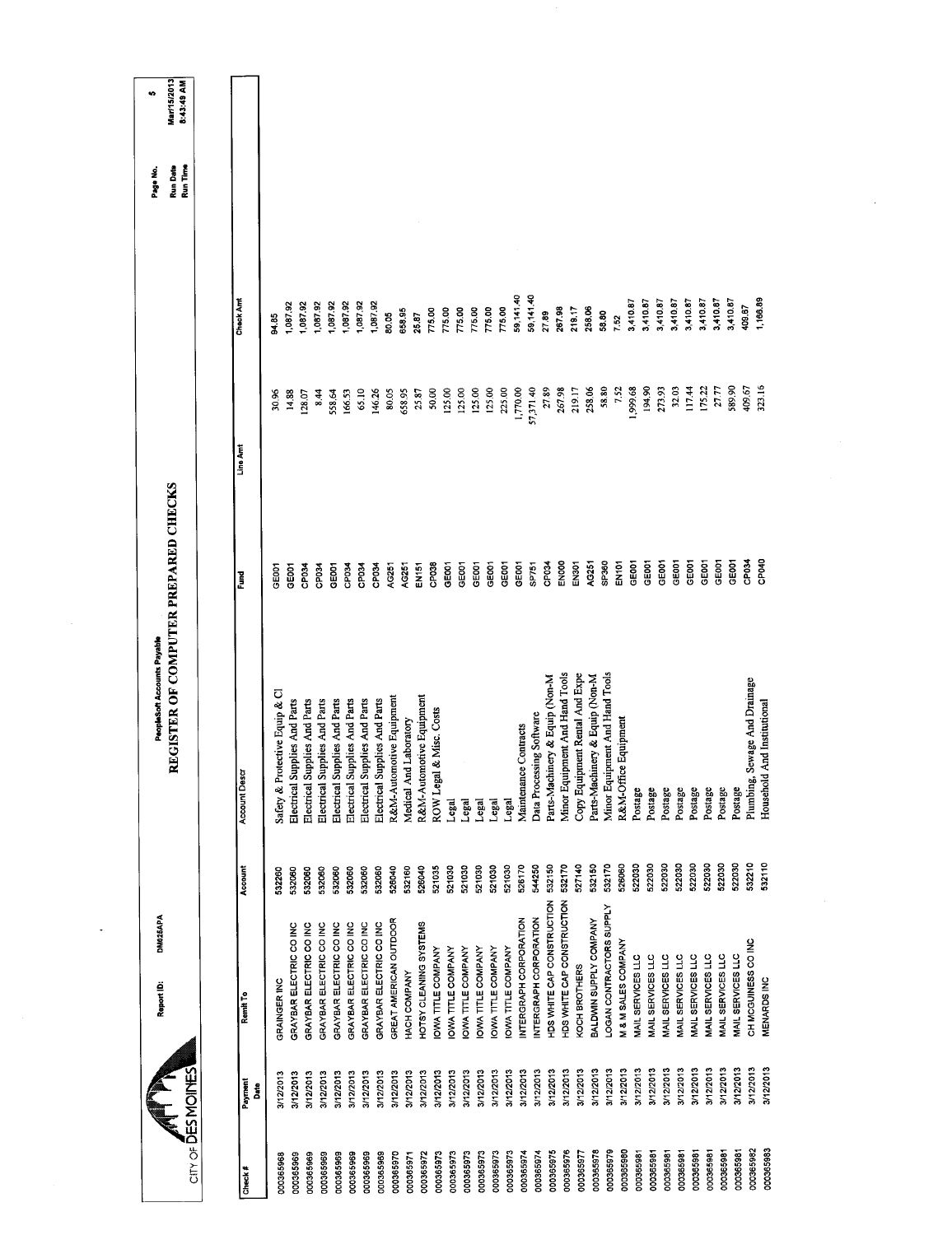|                        |              | DM025APA<br>Report ID:      |         | PeopleSoft Accounts Payable          |                   |                 |                  | Page No.             | ø                         |
|------------------------|--------------|-----------------------------|---------|--------------------------------------|-------------------|-----------------|------------------|----------------------|---------------------------|
| CITY OF DES MOINES     |              |                             |         | REGISTER OF COMPUTER PREPARED CHECKS |                   |                 |                  | Run Time<br>Run Date | Mar/15/2013<br>8:43:49 AM |
|                        |              |                             |         |                                      |                   |                 |                  |                      |                           |
| Check#                 | Payment<br>å | Remit To                    | Account | <b>Account Desc</b>                  | Ĕ                 | Line Amt        | Check Amt        |                      |                           |
|                        | 3/12/2013    | MENARDS INC                 | 532170  | Minor Equipment And Hand Tools       | EN <sub>00</sub>  | 86.25           | ,166.89          |                      |                           |
| 000365983<br>000365983 | 3/12/2013    | <b>MENARDS INC</b>          | 532170  | Minor Equipment And Hand Tools       | EN000             | 89.96           | 1,166.89         |                      |                           |
| 000365983              | 3/12/2013    | <b>MENARDS INC</b>          | 532140  | Lumber, Wood Products And Insu       | 35040             | 12.76           | ,166.89          |                      |                           |
| 000365983              | 3/12/2013    | <b>MENARDS INC</b>          | 532140  | Lumber, Wood Products And Insu       | CP034             | 31.92           | 1,166.89         |                      |                           |
| 000365983              | 3/12/2013    | <b>MENARDS INC</b>          | 532140  | Lumber, Wood Products And Insu       | CP034             | 14.47           | 1,166.89         |                      |                           |
| 000365983              | 3/12/2013    | MENARDS INC                 | 532140  | Lumber, Wood Products And Insu       | CP034             | 4.97            | 1,166.89         |                      |                           |
| 000365983              | 3/12/2013    | MENARDS INC                 | 532140  | Lumber, Wood Products And Insu       | <b>4G251</b>      | 15.54           | ,166.89          |                      |                           |
| 000365983              | 3/12/2013    | MENARDS INC                 | 532170  | Minor Equipment And Hand Tools       | ENOOO             | 52.97           | 1,166.89         |                      |                           |
| 000365983              | 3/12/2013    | MENARDS INC                 | 532140  | Lumber, Wood Products And Insu       | <b>BOd2</b>       | 4.66            | ,166.89          |                      |                           |
| 000365983              | 3/12/2013    | MENARDS INC                 | 532150  | Parts-Machinery & Equip (Non-M       | GEOOT             | 7.99            | 1,166.89         |                      |                           |
| 000365983              | 3/12/2013    | MENARDS INC                 | 532170  | Minor Equipment And Hand Tools       | EN000             | 422.24          | 1,166.89         |                      |                           |
| 000365984              | 3/12/2013    | MID-STATES SUPPLY CO        | 532150  | Parts-Machinery & Equip (Non-M       | AG251             | 220.97          | 220.97           |                      |                           |
| 000365985              | 3/12/2013    | MIDWEST OFFICE TECHNOLOGY   | 523020  | And Reproduction Exp<br>Photocopy    | AG251             | 61.00           | 61.00            |                      |                           |
| 000365986              | 3/12/2013    | MUNICIPAL SUPPLY INC        | 532230  | Steel, Iron And Related Metals       | CP <sub>034</sub> | 850,50          | 850.50           |                      |                           |
| 000365987              | 3/12/2013    | NAPA DISTRIBUTION CENTER    | 532150  | Parts-Machinery & Equip (Non-M       | AG251             | 64.62           | 301.50           |                      |                           |
| 000365987              | 3/12/2013    | NAPA DISTRIBUTION CENTER    | 532150  | Parts-Machinery & Equip (Non-M       | GE001             | 191.60          | 301.50           |                      |                           |
| 000365987              | 3/12/2013    | NAPA DISTRIBUTION CENTER    | 532150  | Parts-Machinery & Equip (Non-M       | GEOOT             | 45.28           | 301.50           |                      |                           |
| 000365988              | 3/12/2013    | NEWARK INONE                | 532170  | Minor Equipment And Hand Tools       | IS040             | 33.48           | 33.48            |                      |                           |
| 000365989              | 3/12/2013    | NICHOLS CONTROLS & SUPPLY   | 532150  | Parts-Machinery & Equip (Non-M       | GEOOT             | 8.01            | 96,78            |                      |                           |
| 000365989              | 3/12/2013    | NICHOLS CONTROLS & SUPPLY   | 532150  | Parts-Machinery & Equip (Non-M       | GEOOT             | 75.12           | 98.78            |                      |                           |
| 000365989              | 3/12/2013    | NICHOLS CONTROLS & SUPPLY   | 532150  | Parts-Machinery & Equip (Non-M       | GE001             | 15.65           | 96.78            |                      |                           |
| 000365990              | 3/12/2013    | AMSAN                       | 532040  | anitorial And Sanit<br>Cleaning, J   | GEOOT             | 216.26          | 376.76           |                      |                           |
| 000365990              | 3/12/2013    | AMSAN                       | 532040  | anitorial And Sanit<br>Cleaning, J   | GE001             | 160.50          | 376.76           |                      |                           |
| 000365991              | 3/12/2013    | NORWALK READY MIX           | 532050  | Concrete And Clay Products           | EN000             | 693.00          | 1,338.50         |                      |                           |
| 000365991              | 3/12/2013    | NORWALK READY MIX           | 532050  | Concrete And Clay Products           | SP360             | 645.50          | 1,338.50         |                      |                           |
| 000365992              | 3/12/2013    | P & P SMALL ENGINES         | 532150  | Parts-Machinery & Equip (Non-M       | GE001             | 80,44           | 117.24<br>117.24 |                      |                           |
| 000365992              | 3/12/2013    | P & P SMALL ENGINES         | 532170  | Minor Equipment And Hand Tools       | IS021             | 36,80<br>500.00 | 500,00           |                      |                           |
| 000365993              | 3/12/2013    | PEOPLES ABSTRACT CO         | 521035  | ROW Legal & Misc. Costs              | SP854             | 881.60          | 945.60           |                      |                           |
| 000365994              | 3/12/2013    | PER MAR SECURITY & RESEARCH | 521060  | Protection/Security                  | GE001             | 64.00           | 945.60           |                      |                           |
| 000365994              | 3/12/2013    | PER MAR SECURITY & RESEARCH | 528030  | R&M-Fixed Plant Equipment            | GEOOT             |                 | 113.26           |                      |                           |
| 000365995              | 3/12/2013    | PLUMB SUPPLY COMPANY        | 532210  | Sewage And Drainage<br>Plumbing,     | CP <sub>034</sub> | 42.01           | 113.26           |                      |                           |
| 000365995              | 3/12/2013    | PLUMB SUPPLY COMPANY        | 532210  | Plumbing, Sewage And Drainage        | GE001             | 71.25           | 312.00           |                      |                           |
| 000365996              | 3/12/2013    | POLK COUNTY RECORDER        | 521035  | ROW Legal & Misc. Costs              | CP038             | 12.00           | 312.00           |                      |                           |
| 000365996              | 3/12/2013    | POLK COUNTY RECORDER        | 521035  | ROW Legal & Misc. Costs              | GEOOT             | 12.00           |                  |                      |                           |
| 000365996              | 3/12/2013    | POLK COUNTY RECORDER        | 521035  | ROW Legal & Misc. Costs              | M104              | 27.00           | 312.00           |                      |                           |
|                        |              |                             |         |                                      |                   |                 |                  |                      |                           |
|                        |              |                             |         |                                      |                   |                 |                  |                      |                           |
|                        |              |                             |         |                                      |                   |                 |                  |                      |                           |
|                        |              |                             |         |                                      |                   |                 |                  |                      |                           |

 $\alpha$  ,  $\alpha$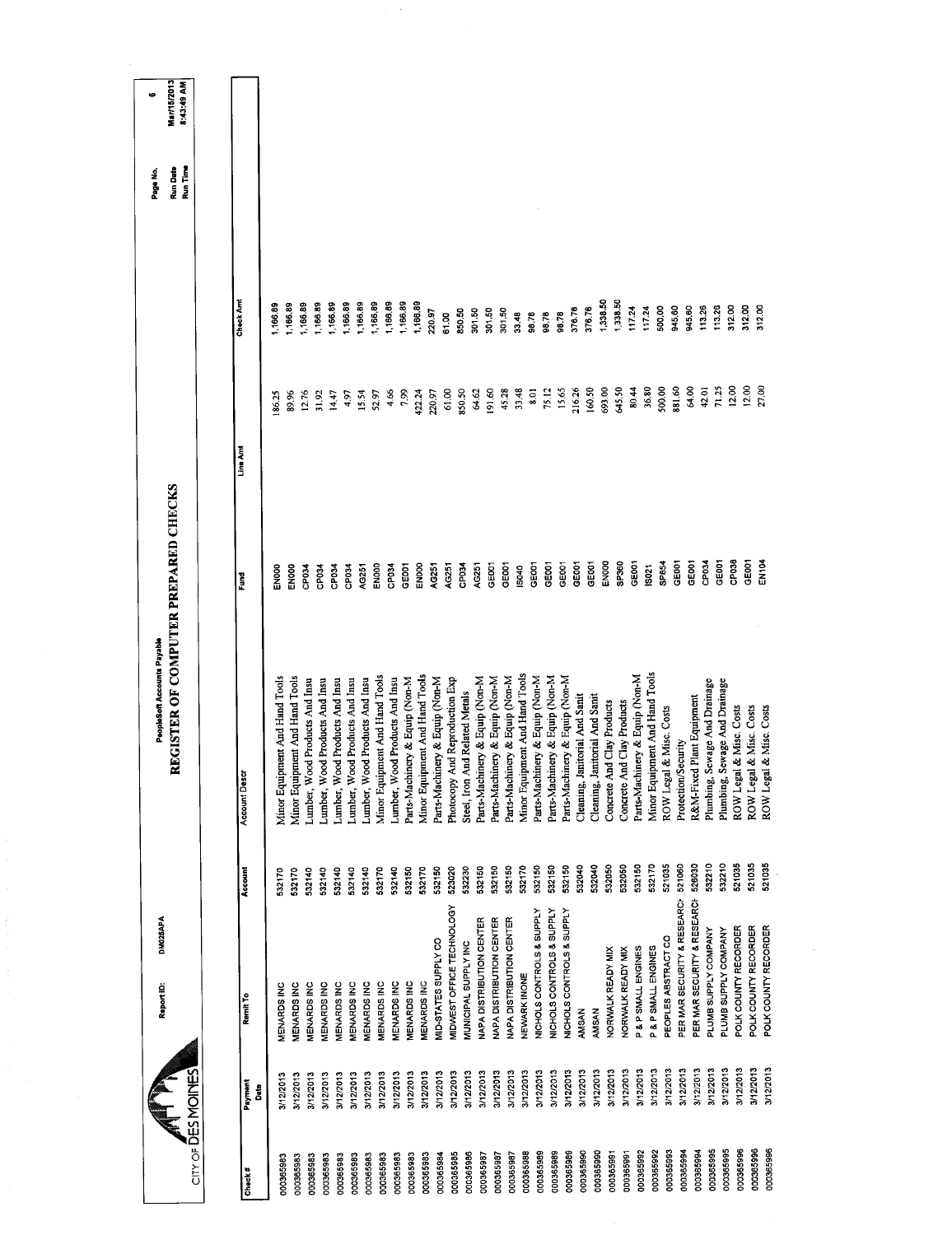|                                |                 | DM025APA<br>Report ID:     |         | REGISTER OF COMPUTER PREPARED CHECKS<br>PeopleSoft Accounts Payable |              |           |                  | Run Date<br>Page No. | Mar/15/2013<br>r. |
|--------------------------------|-----------------|----------------------------|---------|---------------------------------------------------------------------|--------------|-----------|------------------|----------------------|-------------------|
| $CITY OF \overline{D}ES MOMES$ |                 |                            |         |                                                                     |              |           |                  | Run Time             | 8:43:49 AM        |
|                                |                 |                            |         |                                                                     |              |           |                  |                      |                   |
| Check#                         | Payment<br>Date | Remit To                   | Account | Account Descr                                                       | Fund         | Line Am   | Check Am         |                      |                   |
| 000365996                      | 3/12/2013       | POLK COUNTY RECORDER       | 521035  | & Misc. Costs<br>ROW Legal                                          | <b>SP038</b> | 37,00     | 312.00           |                      |                   |
| 000365996                      | 3/12/2013       | POLK COUNTY RECORDER       | 521035  | & Misc. Costs<br>ROW Legal                                          | CP038        | 39,00     | 312.00           |                      |                   |
| 000365996                      | 3/12/2013       | POLK COUNTY RECORDER       | 521035  | & Misc. Costs<br>ROW Legal                                          | <b>SP854</b> | 49.00     | 312.00           |                      |                   |
| 000365996                      | 3/12/2013       | POLK COUNTY RECORDER       | 521035  | & Misc. Costs<br>ROW Legal                                          | AG267        | 67.00     | 312.00           |                      |                   |
| 000365996                      | 3/12/2013       | POLK COUNTY RECORDER       | 521035  | & Misc. Costs<br>ROW Legal                                          | AG267        | 22.00     | 312.00           |                      |                   |
| 000365996                      | 3/12/2013       | POLK COUNTY RECORDER       | 521035  | & Misc. Costs<br>ROW Legal                                          | AG267        | 47.00     | 312.00           |                      |                   |
| 000365997                      | 3/12/2013       | PRAXAIR DISTRIBUTION INC   | 527040  | Rent-Machinery & Mechanical Eq                                      | AG251        | 69.97     | 69.97            |                      |                   |
| 000365998                      | 3/12/2013       | ACME TOOLS                 | 532170  | Minor Equipment And Hand Tools                                      | GE001        | 62.89     | 62.89            |                      |                   |
| 000365999                      | 3/12/2013       | ROTO ROOTER                | 526070  | R&M-Plumbing                                                        | GEOOT        | 162.00    | 162.00           |                      |                   |
| 000366000                      | 3/12/2013       | SAMS CLUB                  | 532250  | Wearing Apparel                                                     | GE001        | 266.44    | 266.44           |                      |                   |
| 000366001                      | 3/12/2013       | SECURITY LOCKSMITHS        | 526090  | R&M-Miscellaneous Equipment Or                                      | GE001        | 8.25      | 147.25           |                      |                   |
| 000366001                      | 3/12/2013       | SECURITY LOCKSMITHS        | 526090  | R&M-Miscellaneous Equipment Or                                      | GE001        | 72.00     | 147.25           |                      |                   |
| 000366001                      | 3/12/2013       | <b>SECURITY LOCKSMITHS</b> | 526090  | R&M-Miscellaneous Equipment Or                                      | GEDO1        | 53.00     | 147.25           |                      |                   |
| 000366001                      | 3/12/2013       | SECURITY LOCKSMITHS        | 532100  | Hardware Items                                                      | GE001        | 14.00     | 147.25           |                      |                   |
| 000366002                      | 3/12/2013       | JORSON AND CARLSON INC     | 526050  | R&M-Operating & Construction E                                      | SP360        | 34.75     | 34.75            |                      |                   |
| 000366003                      | 3/12/2013       | SINK PAPER & PACKAGING     | 532040  | Cleaning, Janitorial And Sanit                                      | GE001        | 836.80    | 836.80           |                      |                   |
| 000366004                      | 3/12/2013       | SPRAYER SPECIALTIES INC    | 532170  | Minor Equipment And Hand Tools                                      | SP360        | 492.96    | 492 96           |                      |                   |
| 000366005                      | 3/12/2013       | TRANS-IOWA EQUIPMENT CO    | 532150  | Parts-Machinery & Equip (Non-M                                      | ENOOD        | 800.00    | 800,00           |                      |                   |
| 000366006                      | 3/12/2013       | CENTURYLINK                | 526080  | R&M-Radio & Related Equipment                                       | GE001        | 270.74    | 405.76           |                      |                   |
| 000366006                      | 3/12/2013       | CENTURYLINK                | 526080  | R&M-Radio & Related Equipment                                       | <b>SP751</b> | 135.02    | 405.76           |                      |                   |
| 000366007                      | 3/12/2013       | UNITED PARCEL SERVICE      | 522010  | Contract Carriers                                                   | IS040        | 363.33    | 363.33           |                      |                   |
| 000366008                      | 3/12/2013       | <b>VWR INTERNATIONAL</b>   | 532160  | Medical And Laboratory                                              | AG251        | 28.35     | 434.82           |                      |                   |
| 000366008                      | 3/12/2013       | <b>VWR INTERNATIONAL</b>   | 532160  | Medical And Laboratory                                              | AG251        | 9.67      | 434.82           |                      |                   |
| 000366008                      | 3/12/2013       | <b>VWR INTERNATIONAL</b>   | 532160  | Medical And Laboratory                                              | AG251        | 396,80    | 434.82           |                      |                   |
| 000366009                      | 3/12/2013       | VAN METER INDUSTRIAL INC   | 532060  | Electrical Supplies And Parts                                       | AG251        | 218.27    | 666.69<br>666.69 |                      |                   |
| 000366009                      | 3/12/2013       | VAN METER INDUSTRIAL INC   | 532060  | Electrical Supplies And Parts                                       | AG251        | 84.14     |                  |                      |                   |
| 000366009                      | 3/12/2013       | VAN METER INDUSTRIAL INC   | 532060  | Electrical Supplies And Parts                                       | AG251        | 113.12    | 666.69           |                      |                   |
| 000366009                      | 3/12/2013       | VAN METER INDUSTRIAL INC   | 532060  | Electrical Supplies And Parts                                       | AG251        | 118.08    | 666.69           |                      |                   |
| 000366009                      | 3/12/2013       | VAN METER INDUSTRIAL INC   | 532060  | Electrical Supplies And Parts                                       | AG251        | 301.36    | 666 69           |                      |                   |
| 000366010                      | 3/12/2013       | AIRGAS USA LLC             | 532030  | Chemicals And Gases - Non-Clea                                      | AG251        | 32,691.03 | 326.82           |                      |                   |
| 000366010                      | 3/12/2013       | AIRGAS USA LLC             | 532030  | Chemicals And Gases - Non-Clea                                      | AG251        | 32,364.21 | 326.82           |                      |                   |
| 000366011                      | 3/12/2013       | WAHLTEK INC                | 531045  | Computer Software                                                   | c≣001        | 656.00    | 656.00           |                      |                   |
| 000366012                      | 3/12/2013       | G & K SERVICES             | 527090  | Uniforms/Uniform Rental                                             | EN151        | 12.50     | 172.65           |                      |                   |
| 000366012                      | 3/12/2013       | G & K SERVICES             | 532040  | Cleaning, Janitorial And Sanit                                      | GE001        | 33.50     | 1/2.65           |                      |                   |
| 000366012                      | 3/12/2013       | G & K SERVICES             | 528011  | R&M:Floor Coverings                                                 | AG251        | 5.40      | 172.65           |                      |                   |
|                                |                 |                            |         |                                                                     |              |           |                  |                      |                   |

 $\overline{\phantom{a}}$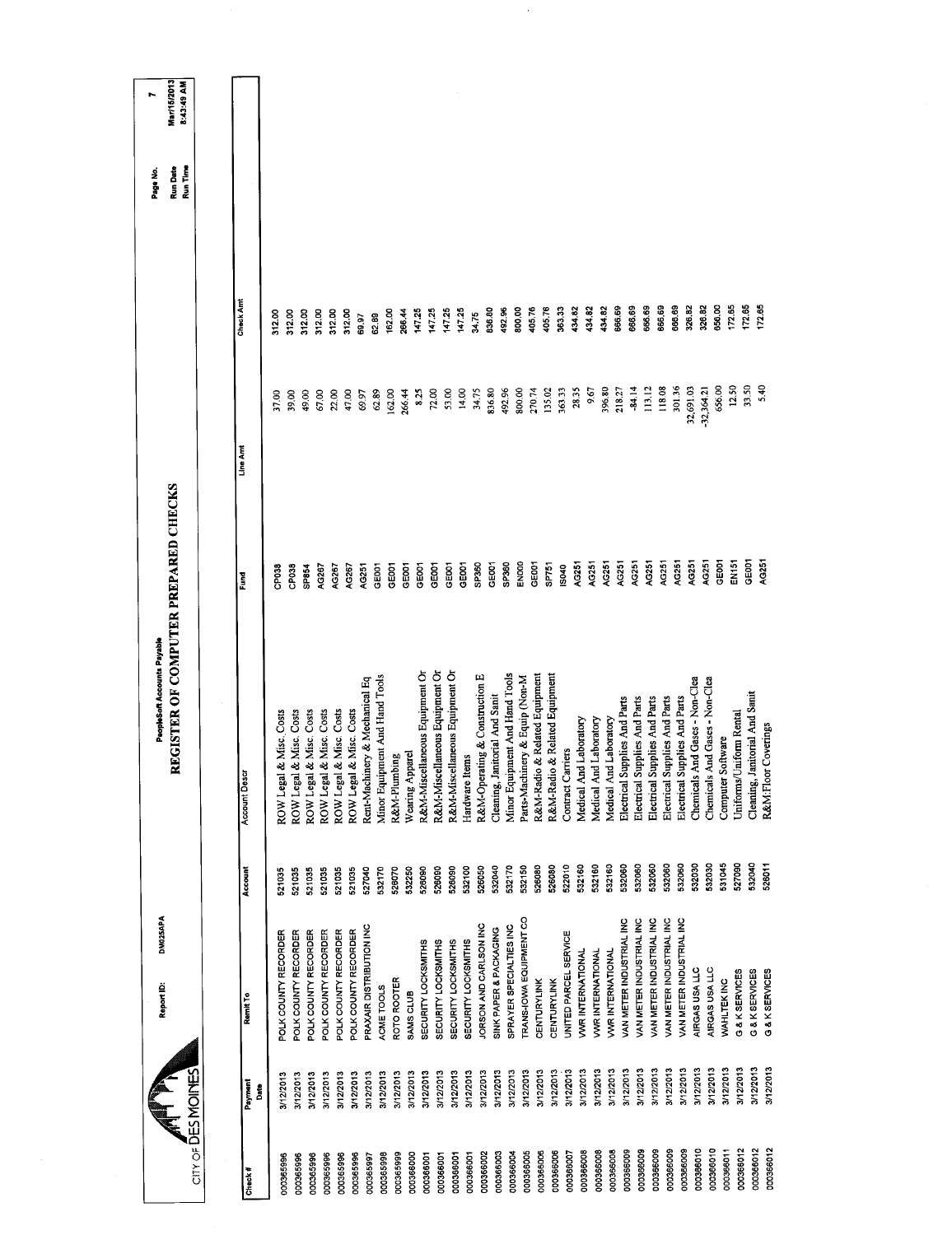| <b>Mar/15/2013</b><br>8:43:49 AM<br>Run Date<br>Run Time<br>12,487.50<br>Check And<br>3,579 59<br>3,579.59<br>3,579.59<br>3,579.59<br>950.98<br>785 55<br>785.55<br>150.38<br>150.38<br>950.98<br>785.55<br>785.55<br>785.55<br>785.55<br>785.55<br>785.55<br>785.55<br>988.06<br>950.98<br>950.98<br>195.00<br>785.55<br>785.55<br>785.55<br>603.37<br>603.37<br>785,55<br>172.65<br>172.65<br>597.10<br>69.95<br>172.65<br>47.00<br>8.75<br>539.00<br>39.99<br>36.58<br>15.89<br>33.64<br>12.08<br>89.88<br>181.37<br>988.06<br>69.95<br>64.37<br>58.81<br>11.42<br>12,487.50<br>47.00<br>195.00<br>32.62<br>53.75<br>19.42<br>218.47<br>53.72<br>115.76<br>21.00<br>23.60<br>26.71<br>597.10<br>$-3.09$<br>483.34<br>423.04<br>8.75<br>2,679.77<br>52.00<br>56.75<br>787.15<br>12.50<br>Line Amt<br>REGISTER OF COMPUTER PREPARED CHECKS<br>GEOD1<br>GEODT<br>GEOD1<br>AG251<br>GE001<br>CP042<br>CP042<br>CP034<br>GEOOT<br>GE001<br>GE001<br>GEOOT<br>GEDDT<br>GE001<br>GE001<br>AG251<br>CEOO1<br>GE001<br>GE001<br>GEOOT<br>GEOOT<br>SP360<br>CP042<br>CP042<br>GEOOT<br>GE001<br>GE001<br>IS040<br>IS040<br>GE001<br>GE001<br>CP042<br>CP042<br>GEOOT<br>EN151<br>Fund<br>Parts-Machinery & Equip (Non-M<br>Minor Equipment And Hand Tools<br>Parts-Machinery & Equip (Non-M<br>Lumber, Wood Products And Insu<br>Chemicals And Gases - Non-Clea<br>Magazines, Maps, Reference Boo<br>Cleaning, Janitorial And Sanit<br>Uniforms/Uniform Rental<br><b>Cleaning And Painting</b><br><b>Cleaning And Painting</b><br>Materials<br>Materials<br><b>Books/Print Materials</b><br>Books/Print Materials<br>Books/Print Materials<br>Books/Print Materials<br>Cablevision Services<br>Hardware Items<br>General Office<br>General Office<br>General Office<br>General Office<br>General Office<br>General Office<br>General Office<br>General Office<br>General Office<br>General Office<br>General Office<br>General Office<br>General Office<br><b>Books/Print</b><br><b>Books/Print</b><br><b>Account Descr</b><br>Health<br>Health<br>Health<br>Health<br>531010<br>532150<br>525040<br>531025<br>531025<br>532150<br>531010<br>531010<br>531010<br>531010<br>531010<br>531010<br>532140<br>531010<br>531010<br>531010<br>531010<br>531010<br>531010<br>521040<br>521040<br>532030<br>531020<br>527510<br>521040<br>521040<br>Account<br>531025<br>531025<br>531025<br>532040<br>532170<br>531025<br>527510<br>532100<br>527090<br>MEDIACOM COMMUNICATONS CO<br>BAKER AND TAYLOR ACCT L0363<br>BAKER AND TAYLOR ACCT L0363<br>BAKER AND TAYLOR ACCT L0363<br>BAKER AND TAYLOR ACCT L0363<br>STARCH AND UNIVERSITY WEST<br>STARCH AND UNIVERSITY WEST<br>STARCH AND UNIVERSITY WEST<br>STARCH AND UNIVERSITY WEST<br>ALEXANDER CHEMICAL CORP<br>SANDRY FIRE SUPPLY<br>WOODSMITH STORE<br>WOODSMITH STORE<br>UNIQUE BOOKS INC<br>UNIQUE BOOKS INC<br>IOWA LAW REVIEW<br>EUREST SERVICES<br>CLARK GLASS INC<br>LYNN PEAVEY CO<br>G & K SERVICES<br>G & K SERVICES<br>G & K SERVICES<br><b>OFFICEMAX</b><br><b>OFFICEMAX</b><br><b>OFFICEMAX</b><br><b>OFFICEMAX</b><br>OFFICEMAX<br><b>OFFICEMAX</b><br><b>OFFICEMAX</b><br>OFFICEMAX<br><b>OFFICEMAX</b><br>OFFICEMAX<br><b>OFFICEMAX</b><br>OFFICEMAX<br><b>OFFICEMAX</b><br>Remit To | 3/12/2013<br>3/12/2013<br>3/12/2013<br>3/12/2013<br>3/12/2013<br>3/12/2013<br>3/12/2013<br>3/12/2013<br>3/12/2013<br>3/12/2013<br>3/12/2013<br>3/12/2013<br>3/12/2013<br>3/12/2013<br>3/12/2013<br>3/12/2013<br>3/12/2013<br>3/12/2013<br>3/12/2013<br>3/12/2013<br>City of DES MOINES<br>3/12/2013<br>3/12/2013<br>3/12/2013<br>3/12/2013<br>3/12/2013<br>3/12/2013<br>3/12/2013<br>3/12/2013<br>3/12/2013<br>3/12/2013<br>3/12/2013<br>3/12/2013<br>3/12/2013<br>3/12/2013<br>3/12/2013<br>Payment<br>Date | Report ID: | DM025APA | PeopleSoft Accounts Payable |  | Page No. | œ |
|--------------------------------------------------------------------------------------------------------------------------------------------------------------------------------------------------------------------------------------------------------------------------------------------------------------------------------------------------------------------------------------------------------------------------------------------------------------------------------------------------------------------------------------------------------------------------------------------------------------------------------------------------------------------------------------------------------------------------------------------------------------------------------------------------------------------------------------------------------------------------------------------------------------------------------------------------------------------------------------------------------------------------------------------------------------------------------------------------------------------------------------------------------------------------------------------------------------------------------------------------------------------------------------------------------------------------------------------------------------------------------------------------------------------------------------------------------------------------------------------------------------------------------------------------------------------------------------------------------------------------------------------------------------------------------------------------------------------------------------------------------------------------------------------------------------------------------------------------------------------------------------------------------------------------------------------------------------------------------------------------------------------------------------------------------------------------------------------------------------------------------------------------------------------------------------------------------------------------------------------------------------------------------------------------------------------------------------------------------------------------------------------------------------------------------------------------------------------------------------------------------------------------------------------------------------------------------------------------------------------------------------------------------------------------------------------------------------------------------------------------------------------------------------------------------------------------------------------------------------------------------------------------------------------------------------------------------------------------------------------------------------------------------------------------------------------------------------------------------------------------------------------------------------------------------------------------------------------------------------------|--------------------------------------------------------------------------------------------------------------------------------------------------------------------------------------------------------------------------------------------------------------------------------------------------------------------------------------------------------------------------------------------------------------------------------------------------------------------------------------------------------------|------------|----------|-----------------------------|--|----------|---|
|                                                                                                                                                                                                                                                                                                                                                                                                                                                                                                                                                                                                                                                                                                                                                                                                                                                                                                                                                                                                                                                                                                                                                                                                                                                                                                                                                                                                                                                                                                                                                                                                                                                                                                                                                                                                                                                                                                                                                                                                                                                                                                                                                                                                                                                                                                                                                                                                                                                                                                                                                                                                                                                                                                                                                                                                                                                                                                                                                                                                                                                                                                                                                                                                                                            |                                                                                                                                                                                                                                                                                                                                                                                                                                                                                                              |            |          |                             |  |          |   |
|                                                                                                                                                                                                                                                                                                                                                                                                                                                                                                                                                                                                                                                                                                                                                                                                                                                                                                                                                                                                                                                                                                                                                                                                                                                                                                                                                                                                                                                                                                                                                                                                                                                                                                                                                                                                                                                                                                                                                                                                                                                                                                                                                                                                                                                                                                                                                                                                                                                                                                                                                                                                                                                                                                                                                                                                                                                                                                                                                                                                                                                                                                                                                                                                                                            |                                                                                                                                                                                                                                                                                                                                                                                                                                                                                                              |            |          |                             |  |          |   |
|                                                                                                                                                                                                                                                                                                                                                                                                                                                                                                                                                                                                                                                                                                                                                                                                                                                                                                                                                                                                                                                                                                                                                                                                                                                                                                                                                                                                                                                                                                                                                                                                                                                                                                                                                                                                                                                                                                                                                                                                                                                                                                                                                                                                                                                                                                                                                                                                                                                                                                                                                                                                                                                                                                                                                                                                                                                                                                                                                                                                                                                                                                                                                                                                                                            |                                                                                                                                                                                                                                                                                                                                                                                                                                                                                                              |            |          |                             |  |          |   |
|                                                                                                                                                                                                                                                                                                                                                                                                                                                                                                                                                                                                                                                                                                                                                                                                                                                                                                                                                                                                                                                                                                                                                                                                                                                                                                                                                                                                                                                                                                                                                                                                                                                                                                                                                                                                                                                                                                                                                                                                                                                                                                                                                                                                                                                                                                                                                                                                                                                                                                                                                                                                                                                                                                                                                                                                                                                                                                                                                                                                                                                                                                                                                                                                                                            |                                                                                                                                                                                                                                                                                                                                                                                                                                                                                                              |            |          |                             |  |          |   |
|                                                                                                                                                                                                                                                                                                                                                                                                                                                                                                                                                                                                                                                                                                                                                                                                                                                                                                                                                                                                                                                                                                                                                                                                                                                                                                                                                                                                                                                                                                                                                                                                                                                                                                                                                                                                                                                                                                                                                                                                                                                                                                                                                                                                                                                                                                                                                                                                                                                                                                                                                                                                                                                                                                                                                                                                                                                                                                                                                                                                                                                                                                                                                                                                                                            |                                                                                                                                                                                                                                                                                                                                                                                                                                                                                                              |            |          |                             |  |          |   |
|                                                                                                                                                                                                                                                                                                                                                                                                                                                                                                                                                                                                                                                                                                                                                                                                                                                                                                                                                                                                                                                                                                                                                                                                                                                                                                                                                                                                                                                                                                                                                                                                                                                                                                                                                                                                                                                                                                                                                                                                                                                                                                                                                                                                                                                                                                                                                                                                                                                                                                                                                                                                                                                                                                                                                                                                                                                                                                                                                                                                                                                                                                                                                                                                                                            |                                                                                                                                                                                                                                                                                                                                                                                                                                                                                                              |            |          |                             |  |          |   |
|                                                                                                                                                                                                                                                                                                                                                                                                                                                                                                                                                                                                                                                                                                                                                                                                                                                                                                                                                                                                                                                                                                                                                                                                                                                                                                                                                                                                                                                                                                                                                                                                                                                                                                                                                                                                                                                                                                                                                                                                                                                                                                                                                                                                                                                                                                                                                                                                                                                                                                                                                                                                                                                                                                                                                                                                                                                                                                                                                                                                                                                                                                                                                                                                                                            |                                                                                                                                                                                                                                                                                                                                                                                                                                                                                                              |            |          |                             |  |          |   |
|                                                                                                                                                                                                                                                                                                                                                                                                                                                                                                                                                                                                                                                                                                                                                                                                                                                                                                                                                                                                                                                                                                                                                                                                                                                                                                                                                                                                                                                                                                                                                                                                                                                                                                                                                                                                                                                                                                                                                                                                                                                                                                                                                                                                                                                                                                                                                                                                                                                                                                                                                                                                                                                                                                                                                                                                                                                                                                                                                                                                                                                                                                                                                                                                                                            |                                                                                                                                                                                                                                                                                                                                                                                                                                                                                                              |            |          |                             |  |          |   |
|                                                                                                                                                                                                                                                                                                                                                                                                                                                                                                                                                                                                                                                                                                                                                                                                                                                                                                                                                                                                                                                                                                                                                                                                                                                                                                                                                                                                                                                                                                                                                                                                                                                                                                                                                                                                                                                                                                                                                                                                                                                                                                                                                                                                                                                                                                                                                                                                                                                                                                                                                                                                                                                                                                                                                                                                                                                                                                                                                                                                                                                                                                                                                                                                                                            |                                                                                                                                                                                                                                                                                                                                                                                                                                                                                                              |            |          |                             |  |          |   |
|                                                                                                                                                                                                                                                                                                                                                                                                                                                                                                                                                                                                                                                                                                                                                                                                                                                                                                                                                                                                                                                                                                                                                                                                                                                                                                                                                                                                                                                                                                                                                                                                                                                                                                                                                                                                                                                                                                                                                                                                                                                                                                                                                                                                                                                                                                                                                                                                                                                                                                                                                                                                                                                                                                                                                                                                                                                                                                                                                                                                                                                                                                                                                                                                                                            |                                                                                                                                                                                                                                                                                                                                                                                                                                                                                                              |            |          |                             |  |          |   |
|                                                                                                                                                                                                                                                                                                                                                                                                                                                                                                                                                                                                                                                                                                                                                                                                                                                                                                                                                                                                                                                                                                                                                                                                                                                                                                                                                                                                                                                                                                                                                                                                                                                                                                                                                                                                                                                                                                                                                                                                                                                                                                                                                                                                                                                                                                                                                                                                                                                                                                                                                                                                                                                                                                                                                                                                                                                                                                                                                                                                                                                                                                                                                                                                                                            |                                                                                                                                                                                                                                                                                                                                                                                                                                                                                                              |            |          |                             |  |          |   |
|                                                                                                                                                                                                                                                                                                                                                                                                                                                                                                                                                                                                                                                                                                                                                                                                                                                                                                                                                                                                                                                                                                                                                                                                                                                                                                                                                                                                                                                                                                                                                                                                                                                                                                                                                                                                                                                                                                                                                                                                                                                                                                                                                                                                                                                                                                                                                                                                                                                                                                                                                                                                                                                                                                                                                                                                                                                                                                                                                                                                                                                                                                                                                                                                                                            |                                                                                                                                                                                                                                                                                                                                                                                                                                                                                                              |            |          |                             |  |          |   |
|                                                                                                                                                                                                                                                                                                                                                                                                                                                                                                                                                                                                                                                                                                                                                                                                                                                                                                                                                                                                                                                                                                                                                                                                                                                                                                                                                                                                                                                                                                                                                                                                                                                                                                                                                                                                                                                                                                                                                                                                                                                                                                                                                                                                                                                                                                                                                                                                                                                                                                                                                                                                                                                                                                                                                                                                                                                                                                                                                                                                                                                                                                                                                                                                                                            |                                                                                                                                                                                                                                                                                                                                                                                                                                                                                                              |            |          |                             |  |          |   |
|                                                                                                                                                                                                                                                                                                                                                                                                                                                                                                                                                                                                                                                                                                                                                                                                                                                                                                                                                                                                                                                                                                                                                                                                                                                                                                                                                                                                                                                                                                                                                                                                                                                                                                                                                                                                                                                                                                                                                                                                                                                                                                                                                                                                                                                                                                                                                                                                                                                                                                                                                                                                                                                                                                                                                                                                                                                                                                                                                                                                                                                                                                                                                                                                                                            |                                                                                                                                                                                                                                                                                                                                                                                                                                                                                                              |            |          |                             |  |          |   |
|                                                                                                                                                                                                                                                                                                                                                                                                                                                                                                                                                                                                                                                                                                                                                                                                                                                                                                                                                                                                                                                                                                                                                                                                                                                                                                                                                                                                                                                                                                                                                                                                                                                                                                                                                                                                                                                                                                                                                                                                                                                                                                                                                                                                                                                                                                                                                                                                                                                                                                                                                                                                                                                                                                                                                                                                                                                                                                                                                                                                                                                                                                                                                                                                                                            |                                                                                                                                                                                                                                                                                                                                                                                                                                                                                                              |            |          |                             |  |          |   |
|                                                                                                                                                                                                                                                                                                                                                                                                                                                                                                                                                                                                                                                                                                                                                                                                                                                                                                                                                                                                                                                                                                                                                                                                                                                                                                                                                                                                                                                                                                                                                                                                                                                                                                                                                                                                                                                                                                                                                                                                                                                                                                                                                                                                                                                                                                                                                                                                                                                                                                                                                                                                                                                                                                                                                                                                                                                                                                                                                                                                                                                                                                                                                                                                                                            |                                                                                                                                                                                                                                                                                                                                                                                                                                                                                                              |            |          |                             |  |          |   |
|                                                                                                                                                                                                                                                                                                                                                                                                                                                                                                                                                                                                                                                                                                                                                                                                                                                                                                                                                                                                                                                                                                                                                                                                                                                                                                                                                                                                                                                                                                                                                                                                                                                                                                                                                                                                                                                                                                                                                                                                                                                                                                                                                                                                                                                                                                                                                                                                                                                                                                                                                                                                                                                                                                                                                                                                                                                                                                                                                                                                                                                                                                                                                                                                                                            |                                                                                                                                                                                                                                                                                                                                                                                                                                                                                                              |            |          |                             |  |          |   |
|                                                                                                                                                                                                                                                                                                                                                                                                                                                                                                                                                                                                                                                                                                                                                                                                                                                                                                                                                                                                                                                                                                                                                                                                                                                                                                                                                                                                                                                                                                                                                                                                                                                                                                                                                                                                                                                                                                                                                                                                                                                                                                                                                                                                                                                                                                                                                                                                                                                                                                                                                                                                                                                                                                                                                                                                                                                                                                                                                                                                                                                                                                                                                                                                                                            |                                                                                                                                                                                                                                                                                                                                                                                                                                                                                                              |            |          |                             |  |          |   |
|                                                                                                                                                                                                                                                                                                                                                                                                                                                                                                                                                                                                                                                                                                                                                                                                                                                                                                                                                                                                                                                                                                                                                                                                                                                                                                                                                                                                                                                                                                                                                                                                                                                                                                                                                                                                                                                                                                                                                                                                                                                                                                                                                                                                                                                                                                                                                                                                                                                                                                                                                                                                                                                                                                                                                                                                                                                                                                                                                                                                                                                                                                                                                                                                                                            |                                                                                                                                                                                                                                                                                                                                                                                                                                                                                                              |            |          |                             |  |          |   |
|                                                                                                                                                                                                                                                                                                                                                                                                                                                                                                                                                                                                                                                                                                                                                                                                                                                                                                                                                                                                                                                                                                                                                                                                                                                                                                                                                                                                                                                                                                                                                                                                                                                                                                                                                                                                                                                                                                                                                                                                                                                                                                                                                                                                                                                                                                                                                                                                                                                                                                                                                                                                                                                                                                                                                                                                                                                                                                                                                                                                                                                                                                                                                                                                                                            |                                                                                                                                                                                                                                                                                                                                                                                                                                                                                                              |            |          |                             |  |          |   |
|                                                                                                                                                                                                                                                                                                                                                                                                                                                                                                                                                                                                                                                                                                                                                                                                                                                                                                                                                                                                                                                                                                                                                                                                                                                                                                                                                                                                                                                                                                                                                                                                                                                                                                                                                                                                                                                                                                                                                                                                                                                                                                                                                                                                                                                                                                                                                                                                                                                                                                                                                                                                                                                                                                                                                                                                                                                                                                                                                                                                                                                                                                                                                                                                                                            |                                                                                                                                                                                                                                                                                                                                                                                                                                                                                                              |            |          |                             |  |          |   |
|                                                                                                                                                                                                                                                                                                                                                                                                                                                                                                                                                                                                                                                                                                                                                                                                                                                                                                                                                                                                                                                                                                                                                                                                                                                                                                                                                                                                                                                                                                                                                                                                                                                                                                                                                                                                                                                                                                                                                                                                                                                                                                                                                                                                                                                                                                                                                                                                                                                                                                                                                                                                                                                                                                                                                                                                                                                                                                                                                                                                                                                                                                                                                                                                                                            |                                                                                                                                                                                                                                                                                                                                                                                                                                                                                                              |            |          |                             |  |          |   |
|                                                                                                                                                                                                                                                                                                                                                                                                                                                                                                                                                                                                                                                                                                                                                                                                                                                                                                                                                                                                                                                                                                                                                                                                                                                                                                                                                                                                                                                                                                                                                                                                                                                                                                                                                                                                                                                                                                                                                                                                                                                                                                                                                                                                                                                                                                                                                                                                                                                                                                                                                                                                                                                                                                                                                                                                                                                                                                                                                                                                                                                                                                                                                                                                                                            |                                                                                                                                                                                                                                                                                                                                                                                                                                                                                                              |            |          |                             |  |          |   |
|                                                                                                                                                                                                                                                                                                                                                                                                                                                                                                                                                                                                                                                                                                                                                                                                                                                                                                                                                                                                                                                                                                                                                                                                                                                                                                                                                                                                                                                                                                                                                                                                                                                                                                                                                                                                                                                                                                                                                                                                                                                                                                                                                                                                                                                                                                                                                                                                                                                                                                                                                                                                                                                                                                                                                                                                                                                                                                                                                                                                                                                                                                                                                                                                                                            |                                                                                                                                                                                                                                                                                                                                                                                                                                                                                                              |            |          |                             |  |          |   |
|                                                                                                                                                                                                                                                                                                                                                                                                                                                                                                                                                                                                                                                                                                                                                                                                                                                                                                                                                                                                                                                                                                                                                                                                                                                                                                                                                                                                                                                                                                                                                                                                                                                                                                                                                                                                                                                                                                                                                                                                                                                                                                                                                                                                                                                                                                                                                                                                                                                                                                                                                                                                                                                                                                                                                                                                                                                                                                                                                                                                                                                                                                                                                                                                                                            |                                                                                                                                                                                                                                                                                                                                                                                                                                                                                                              |            |          |                             |  |          |   |
|                                                                                                                                                                                                                                                                                                                                                                                                                                                                                                                                                                                                                                                                                                                                                                                                                                                                                                                                                                                                                                                                                                                                                                                                                                                                                                                                                                                                                                                                                                                                                                                                                                                                                                                                                                                                                                                                                                                                                                                                                                                                                                                                                                                                                                                                                                                                                                                                                                                                                                                                                                                                                                                                                                                                                                                                                                                                                                                                                                                                                                                                                                                                                                                                                                            |                                                                                                                                                                                                                                                                                                                                                                                                                                                                                                              |            |          |                             |  |          |   |
|                                                                                                                                                                                                                                                                                                                                                                                                                                                                                                                                                                                                                                                                                                                                                                                                                                                                                                                                                                                                                                                                                                                                                                                                                                                                                                                                                                                                                                                                                                                                                                                                                                                                                                                                                                                                                                                                                                                                                                                                                                                                                                                                                                                                                                                                                                                                                                                                                                                                                                                                                                                                                                                                                                                                                                                                                                                                                                                                                                                                                                                                                                                                                                                                                                            |                                                                                                                                                                                                                                                                                                                                                                                                                                                                                                              |            |          |                             |  |          |   |
|                                                                                                                                                                                                                                                                                                                                                                                                                                                                                                                                                                                                                                                                                                                                                                                                                                                                                                                                                                                                                                                                                                                                                                                                                                                                                                                                                                                                                                                                                                                                                                                                                                                                                                                                                                                                                                                                                                                                                                                                                                                                                                                                                                                                                                                                                                                                                                                                                                                                                                                                                                                                                                                                                                                                                                                                                                                                                                                                                                                                                                                                                                                                                                                                                                            |                                                                                                                                                                                                                                                                                                                                                                                                                                                                                                              |            |          |                             |  |          |   |
|                                                                                                                                                                                                                                                                                                                                                                                                                                                                                                                                                                                                                                                                                                                                                                                                                                                                                                                                                                                                                                                                                                                                                                                                                                                                                                                                                                                                                                                                                                                                                                                                                                                                                                                                                                                                                                                                                                                                                                                                                                                                                                                                                                                                                                                                                                                                                                                                                                                                                                                                                                                                                                                                                                                                                                                                                                                                                                                                                                                                                                                                                                                                                                                                                                            |                                                                                                                                                                                                                                                                                                                                                                                                                                                                                                              |            |          |                             |  |          |   |
|                                                                                                                                                                                                                                                                                                                                                                                                                                                                                                                                                                                                                                                                                                                                                                                                                                                                                                                                                                                                                                                                                                                                                                                                                                                                                                                                                                                                                                                                                                                                                                                                                                                                                                                                                                                                                                                                                                                                                                                                                                                                                                                                                                                                                                                                                                                                                                                                                                                                                                                                                                                                                                                                                                                                                                                                                                                                                                                                                                                                                                                                                                                                                                                                                                            |                                                                                                                                                                                                                                                                                                                                                                                                                                                                                                              |            |          |                             |  |          |   |
|                                                                                                                                                                                                                                                                                                                                                                                                                                                                                                                                                                                                                                                                                                                                                                                                                                                                                                                                                                                                                                                                                                                                                                                                                                                                                                                                                                                                                                                                                                                                                                                                                                                                                                                                                                                                                                                                                                                                                                                                                                                                                                                                                                                                                                                                                                                                                                                                                                                                                                                                                                                                                                                                                                                                                                                                                                                                                                                                                                                                                                                                                                                                                                                                                                            |                                                                                                                                                                                                                                                                                                                                                                                                                                                                                                              |            |          |                             |  |          |   |
|                                                                                                                                                                                                                                                                                                                                                                                                                                                                                                                                                                                                                                                                                                                                                                                                                                                                                                                                                                                                                                                                                                                                                                                                                                                                                                                                                                                                                                                                                                                                                                                                                                                                                                                                                                                                                                                                                                                                                                                                                                                                                                                                                                                                                                                                                                                                                                                                                                                                                                                                                                                                                                                                                                                                                                                                                                                                                                                                                                                                                                                                                                                                                                                                                                            |                                                                                                                                                                                                                                                                                                                                                                                                                                                                                                              |            |          |                             |  |          |   |
|                                                                                                                                                                                                                                                                                                                                                                                                                                                                                                                                                                                                                                                                                                                                                                                                                                                                                                                                                                                                                                                                                                                                                                                                                                                                                                                                                                                                                                                                                                                                                                                                                                                                                                                                                                                                                                                                                                                                                                                                                                                                                                                                                                                                                                                                                                                                                                                                                                                                                                                                                                                                                                                                                                                                                                                                                                                                                                                                                                                                                                                                                                                                                                                                                                            |                                                                                                                                                                                                                                                                                                                                                                                                                                                                                                              |            |          |                             |  |          |   |
|                                                                                                                                                                                                                                                                                                                                                                                                                                                                                                                                                                                                                                                                                                                                                                                                                                                                                                                                                                                                                                                                                                                                                                                                                                                                                                                                                                                                                                                                                                                                                                                                                                                                                                                                                                                                                                                                                                                                                                                                                                                                                                                                                                                                                                                                                                                                                                                                                                                                                                                                                                                                                                                                                                                                                                                                                                                                                                                                                                                                                                                                                                                                                                                                                                            |                                                                                                                                                                                                                                                                                                                                                                                                                                                                                                              |            |          |                             |  |          |   |
|                                                                                                                                                                                                                                                                                                                                                                                                                                                                                                                                                                                                                                                                                                                                                                                                                                                                                                                                                                                                                                                                                                                                                                                                                                                                                                                                                                                                                                                                                                                                                                                                                                                                                                                                                                                                                                                                                                                                                                                                                                                                                                                                                                                                                                                                                                                                                                                                                                                                                                                                                                                                                                                                                                                                                                                                                                                                                                                                                                                                                                                                                                                                                                                                                                            |                                                                                                                                                                                                                                                                                                                                                                                                                                                                                                              |            |          |                             |  |          |   |
|                                                                                                                                                                                                                                                                                                                                                                                                                                                                                                                                                                                                                                                                                                                                                                                                                                                                                                                                                                                                                                                                                                                                                                                                                                                                                                                                                                                                                                                                                                                                                                                                                                                                                                                                                                                                                                                                                                                                                                                                                                                                                                                                                                                                                                                                                                                                                                                                                                                                                                                                                                                                                                                                                                                                                                                                                                                                                                                                                                                                                                                                                                                                                                                                                                            |                                                                                                                                                                                                                                                                                                                                                                                                                                                                                                              |            |          |                             |  |          |   |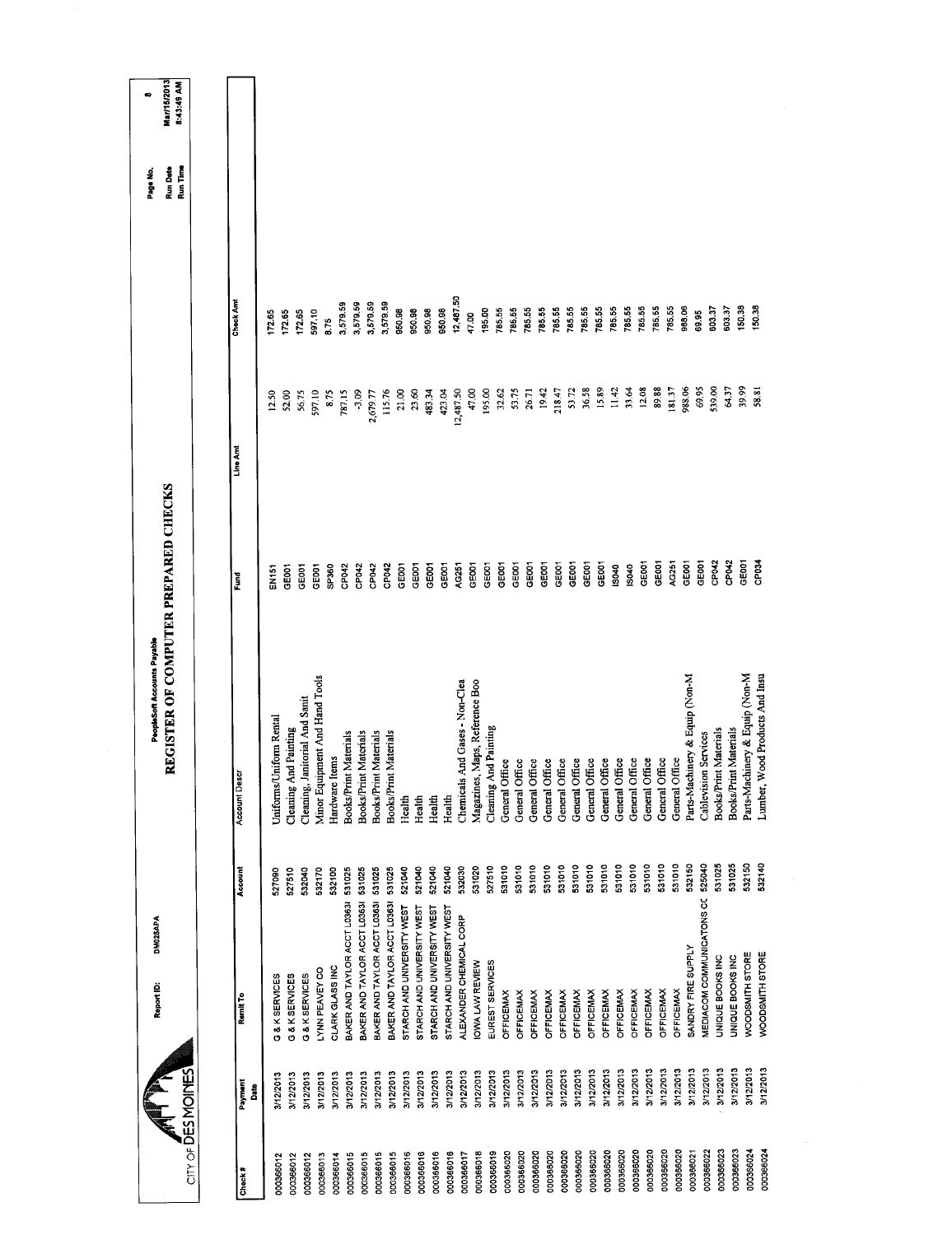|                                 |                        | <b>DN025APA</b><br>Report ID:          |         | REGISTER OF COMPUTER PREPARED CHECKS<br>PeopleSoft Accounts Payable |                   |           |           | Page No.             | Mar/15/2013<br>œ |
|---------------------------------|------------------------|----------------------------------------|---------|---------------------------------------------------------------------|-------------------|-----------|-----------|----------------------|------------------|
| $CITY OF \overline{D}ES MONFES$ |                        |                                        |         |                                                                     |                   |           |           | Run Time<br>Run Date | 8:43:49 AM       |
|                                 |                        |                                        |         |                                                                     |                   |           |           |                      |                  |
| Check #                         | Payment<br><b>Date</b> | Remit To                               | Account | Account Descr                                                       | Fund              | Line Am   | Check Am  |                      |                  |
| 000366024                       | 3/12/2013              | <b><i>NOODSMITH STORE</i></b>          | 532140  | ood Products And Insu<br>Lumber, W                                  | CP <sub>03</sub>  | 51.58     | 150.38    |                      |                  |
| 000366025                       | 3/12/2013              | CDW GOVERNMENT INC                     | 531040  | Data Processing)<br>Computer (                                      | AG251             | 425,72    | 425.72    |                      |                  |
| 000366026                       | 3/12/2013              | BAKER ELECTRIC INC                     | 526020  | Owned Capital Improve<br>R&M-City                                   | SP360             | 1,095.00  | 1,095.00  |                      |                  |
| 000366027                       | 3/12/2013              | BRODART CO                             | 531025  | <b>Books/Print Materials</b>                                        | CP042             | 101.12    | 1,019.69  |                      |                  |
| 000366027                       | 3/12/2013              | BRODART CO                             | 531025  | Books/Print Materials                                               | CP042             | 105.41    | 1,019.69  |                      |                  |
| 000366027                       | 3/12/2013              | BRODART CO                             | 531025  | <b>Books/Print Materials</b>                                        | CP042             | 59.34     | 1,019.69  |                      |                  |
| 000366027                       | 3/12/2013              | BRODART CO                             | 531025  | <b>Books/Print Materials</b>                                        | CP042             | 61.90     | 1,019.69  |                      |                  |
| 000366027                       | 3/12/2013              | BRODART CO                             | 531025  | Books/Print Materials                                               | CP042             | 568.10    | 1,019.69  |                      |                  |
| 000366027                       | 3/12/2013              | BRODART CO                             | 531025  | Books/Print Materials                                               | CP042             | 97.78     | ,019.69   |                      |                  |
| 000366027                       | 3/12/2013              | BRODART CO                             | 531025  | Books/Print Materials                                               | CP042             | 26.04     | 1,019.69  |                      |                  |
| 000366028                       | 3/12/2013              | OWA-ILLINOIS SAFETY COUNCIL            | 532350  | Supplies And Equipm<br>Recreation                                   | GE001             | 400.00    | 400.00    |                      |                  |
| 000366029                       | 3/12/2013              | AMERICAN PUBLIC WORKS ASSO             | 531020  | Magazines, Maps, Reference Boo                                      | isoto             | 85,00     | 95.00     |                      |                  |
| 000366030                       | 3/12/2013              | VERMEER SALES & SERVICE INC            | 532170  | Minor Equipment And Hand Tools                                      | S021              | 203.20    | 1,355.26  |                      |                  |
| 000366030                       | 3/12/2013              | <b>/ERMEER SALES &amp; SERVICE INC</b> | 532170  | Minor Equipment And Hand Tools                                      | <b>ISO21</b>      | 507.41    | 1,355.26  |                      |                  |
| 000366030                       | 3/12/2013              | VERMEER SALES & SERVICE INC            | 532170  | Minor Equipment And Hand Tools                                      | IS021             | 644,65    | 1,355.26  |                      |                  |
| 000366031                       | 3/12/2013              | AFFORDABLE ALTERNATIVES INC            | 532320  | Library Processing Materials                                        | GE001             | 522.50    | 589.00    |                      |                  |
| 000366031                       | 3/12/2013              | AFFORDABLE ALTERNATIVES INC            | 532320  | Library Processing Materials                                        | GE001             | 66.50     | 589.00    |                      |                  |
| 000366032                       | 3/12/2013              | <b>ESSCO INCORPORATED</b>              | 532060  | Electrical Supplies And Parts                                       | IS040             | 304.42    | 304.42    |                      |                  |
| 000366033                       | 3/12/2013              | WOLFE MACHINERY CO                     | 532110  | Household And Institutional                                         | GE001             | 241.90    | 241.90    |                      |                  |
| 000366034                       | 3/12/2013              | PHILIP LASCHEMAN PHD                   | 521040  | Health                                                              | GEOO1             | 200.00    | 200.00    |                      |                  |
| 000366035                       | 3/12/2013              | POLYDYNE INC                           | 532030  | And Gases - Non-Clea<br>Chemicals                                   | AG251             | 44,212.60 | 44,212.60 |                      |                  |
| 000366036                       | 3/12/2013              | BROWNELLS INC                          | 532300  | Firearms                                                            | GEOOT             | 48.37     | 101.24    |                      |                  |
| 000366036                       | 3/12/2013              | BROWNELLS INC                          | 532300  | Firearms                                                            | GE001             | 52.87     | 101.24    |                      |                  |
| 000366037                       | 3/12/2013              | RECORDED BOOKS INC                     | 531026  | Audio Recordings                                                    | CP042             | 256.20    | 1,431.20  |                      |                  |
| 000366037                       | 3/12/2013              | RECORDED BOOKS INC                     | 531026  | Audio Recordings                                                    | CE001             | 1,175.00  | 1,431.20  |                      |                  |
| 000366038                       | 3/12/2013              | THE PRINTING STATION                   | 523030  | Printing Services Contracts                                         | GE001             | 41.84     | 41.84     |                      |                  |
| 000366039                       | 3/12/2013              | LEXISNEXIS RISK DATA MANAGEN           | 531025  | <b>Books/Print Materials</b>                                        | GEOOS             | 50.00     | 50.00     |                      |                  |
| 000365040                       | 3/12/2013              | OWA LAW ENFORCEMENT ACADI              | 562050  | Training                                                            | SP324             | 300.00    | 300,00    |                      |                  |
| 000366041                       | 3/12/2013              | MARTIN BROTHERS DISTRIBUTIN            | 532040  | Janitorial And Sanit<br>Cleaning,                                   | GE001             | 804.84    | 804.84    |                      |                  |
| 000366042                       | 3/12/2013              | <b>UPSTART</b>                         | 531010  | General Office                                                      | <b>SP875</b>      | 224.08    | 224.08    |                      |                  |
| 000366043                       | 3/12/2013              | BANKERS TRUST COMPANY (CRE             | 525195  | Software Licenses                                                   | GE <sub>001</sub> | 35.00     | 35.00     |                      |                  |
| 000366044                       | 3/12/2013              | BANKERS TRUST COMPANY (CRE             | 527520  | Dues And Membership                                                 | GE001             | 200.00    | 200.00    |                      |                  |
| 000366045                       | 3/12/2013              | COMMONWEALTH ELECTRIC CO               | 526010  | R&M-Buildings                                                       | GE <sub>001</sub> | 127.90    | 691.22    |                      |                  |
| 000366045                       | 3/12/2013              | COMMONWEALTH ELECTRIC CO               | 528010  | R&M-Buildings                                                       | GE001             | 56332     | 691.22    |                      |                  |
| 000366046                       | 3/12/2013              | MIDWEST LIBRARY SERVICE                | 531025  | Books/Print Materials                                               | CP042             | 265.35    | 265.35    |                      |                  |
|                                 |                        |                                        |         |                                                                     |                   |           |           |                      |                  |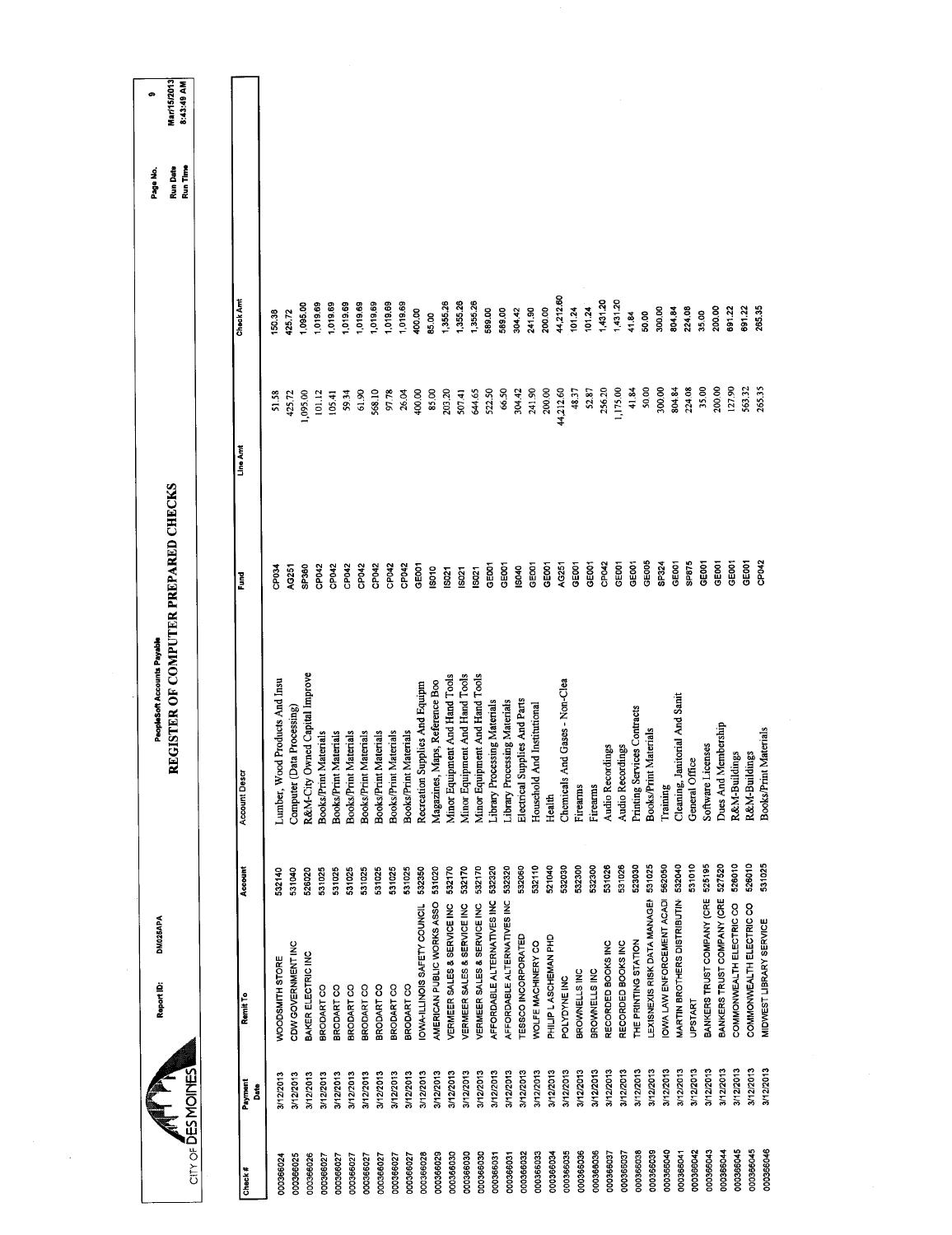|                    |                             | DM025APA<br>Report ID:            |         | PeopleSoft Accounts Payable            |                   |          |                  | Page No.             | ş                                |
|--------------------|-----------------------------|-----------------------------------|---------|----------------------------------------|-------------------|----------|------------------|----------------------|----------------------------------|
| CITY OF DES MOINES |                             |                                   |         | REGISTER OF COMPUTER PREPARED CHECKS   |                   |          |                  | Run Time<br>Run Date | <b>Mar/15/2013</b><br>8:43:49 AM |
|                    |                             |                                   |         |                                        |                   |          |                  |                      |                                  |
| Payment<br>Check # |                             | Remit To                          | Account | <b>Account Desa</b>                    | Fund              | Line Amt | <b>Check And</b> |                      |                                  |
| Date               |                             |                                   |         |                                        |                   |          |                  |                      |                                  |
| 000366047          | 3/12/2013                   | UNITED BRICK & TILE CO OF IOW     | 532050  | Concrete And Clay Products             | S<br>Noo          | 153.83   | 153.83           |                      |                                  |
| 000366048          | 3/12/2013                   | FIRE SERVICE TRAINING BUREAU      | 562050  | Training                               | GE001             | 155.00   | 155.00           |                      |                                  |
| 000366049          | 3/12/2013                   | LAKESHORE LEARNING MATERIA        | 532340  | Art And Craft Supplies                 | SP875             | 443.08   | 1,863.51         |                      |                                  |
|                    | 3/12/2013                   | LAKESHORE LEARNING MATERIA        | 532340  | Art And Craft Supplies                 | SP875             | 622.49   | 1,863.51         |                      |                                  |
| 000366049          | 3/12/2013                   | LAKESHORE LEARNING MATERIA        | 532340  | Art And Craft Supplies                 | SP875             | 797.94   | 1,863.51         |                      |                                  |
| 000366049          | 3/12/2013                   | MIDWEST LOCK & SECURITY INC       | 532100  | Hardware Items                         | GE001             | 195.00   | 195.00           |                      |                                  |
| 000366050          | <b>ALIBRIS</b><br>3/12/2013 |                                   | 531025  | Books/Print Materials                  | CP042             | 95.70    | 110.60           |                      |                                  |
| 000366051          | <b>ALIBRIS</b>              |                                   | 531025  | Books/Print Materials                  | CP042             | 14.90    | 10.60            |                      |                                  |
| 000366051          | 3/12/2013                   | PHYSIO-CONTROL                    | 532160  | Medical And Laboratory                 | GE001             | 1,292.01 | 1,292.01         |                      |                                  |
| 000366052          | 3/12/2013                   | JIM HAWK TRUCK TRAILERS           | 527020  | Rent-Buildings                         | GE001             | 100.00   | 100.00           |                      |                                  |
| 000366053          | 3/12/2013                   | LEXISNEXIS RISK DATA MANAGEM      | 521030  |                                        | GE001             | 131.40   | 131.40           |                      |                                  |
| 000366054          | 3/12/2013                   |                                   | 521240  | Collection Exp-Agency Collect<br>Legal | GE001             | 1,378.30 | 1,378.30         |                      |                                  |
| 000366055          | 3/12/2013                   | UNIQUE MANAGEMENT SERVICES        | 562050  |                                        | <b>ISO10</b>      | 99.00    | 130.90           |                      |                                  |
| 000366056          | 3/12/2013                   | SKILLPATH SEMINARS                |         | Training                               | ISO10             | 31.90    | 130.90           |                      |                                  |
| 000366056          | 3/12/2013                   | SKILLPATH SEMINARS                | 562050  | Training                               | CP042             | 987.65   | 1,709.51         |                      |                                  |
| 000366057          | 3/12/2013                   | MIDWEST TAPE                      | 531026  | Audio Recordings                       | CP042             | 37.47    | 1,709.51         |                      |                                  |
| 000366057          | 3/12/2013                   | MIDWEST TAPE                      | 531026  | Audio Recordings                       |                   |          | 1,709.51         |                      |                                  |
| 000366057          | 3/12/2013                   | MIDWEST TAPE                      | 531026  | Audio Recordings                       | CP042             | 23.98    | 1,709.51         |                      |                                  |
| 000366057          | 3/12/2013                   | MIDWEST TAPE                      | 531026  | Audio Recordings                       | CP <sub>042</sub> | 102.92   | 1,709.51         |                      |                                  |
| 000366057          | 3/12/2013                   | MIDWEST TAPE                      | 531029  | Video Recordings                       | CP042             | 217.44   | 1,709.51         |                      |                                  |
| 000366057          | 3/12/2013                   | MIDWEST TAPE                      | 531029  | Video Recordings                       | CP042             | 124.95   | 1,709.51         |                      |                                  |
| 000366057          | 3/12/2013                   | MIDWEST TAPE                      | 531029  | Video Recordings                       | CP042             | 215.10   |                  |                      |                                  |
| 000366058          | 3/12/2013                   | <b>SPRINT</b>                     | 523020  | Photocopy And Reproduction Exp         | GE001             | 40.00    | 10.00            |                      |                                  |
| 000366059          | 3/12/2013                   | <b>OCLC INC</b>                   | 521120  | Online Cataloging Support              | GE001             | 95.55    | 35.55            |                      |                                  |
| 000366060          | 3/12/2013                   | LEXISNEXIS                        | 531025  | Books/Print Materials                  | GE001             | 1,270.00 | 1,270.00         |                      |                                  |
| 000366061          | 3/12/2013                   | TEMPWORKS MANAGEMENT SER          | 521330  | Contracted Labor - Non Clerica         | GEOD1             | 890.72   | 890.72           |                      |                                  |
| 000366062          | 3/12/2013                   | OFFICE INSTALLATION SERVICES      | 522010  | Contract Carriers                      | CP034             | (209.50) | 1,209.50         |                      |                                  |
| 000366063          | 3/12/2013                   | NAVIANT                           | 526170  | Maintenance Contracts                  | GE001             | 3,890.00 | 3,890.00         |                      |                                  |
| 000366064          | 3/12/2013                   | PROFESSIONAL ACCOUNT MANA         | 521240  | Collection Exp-Agency Collect          | GE001             | 181.25   | 181.25           |                      |                                  |
|                    | 3/12/2013                   | STATE INDUSTRIAL PRODUCTS         | 532040  | Cleaning, Janitorial And Sanit         | GE001             | 648.07   | 648.07           |                      |                                  |
| 000366065          |                             | LIBRARY TECHNOLOGIES INC          | 521120  | Online Cataloging Support              | GE001             | 347.90   | 347.90           |                      |                                  |
| 000366066          | 3/12/2013<br>3/12/2013      | MIDWEST PROFESSIONAL STAFF        | 521010  | Accounting And Clerical                | SP033             | 575.40   | 2,733.78         |                      |                                  |
| 000366067          |                             |                                   | 521010  | And Clerical                           | GE001             | 816.00   | 2,733.78         |                      |                                  |
| 000366067          | 3/12/2013                   | MIDWEST PROFESSIONAL STAFF        |         | Accounting                             | GEOOT             | 1,342.38 | 2,733.78         |                      |                                  |
| 000366067          | 3/12/2013                   | <b>MIDWEST PROFESSIONAL STAFF</b> | 521010  | Accounting And Clerical                | GE001             | 182.46   | 182.46           |                      |                                  |
| 000366068          | 3/12/2013                   | TRI TECH FORENSICS                | 532170  | Minor Equipment And Hand Tools         | CP034             | 990,00   | 990.00           |                      |                                  |
| 000366069          | 3/12/2013                   | CAPITAL DECORATING INC            | 532110  | Household And Institutional            |                   |          |                  |                      |                                  |
|                    |                             |                                   |         |                                        |                   |          |                  |                      |                                  |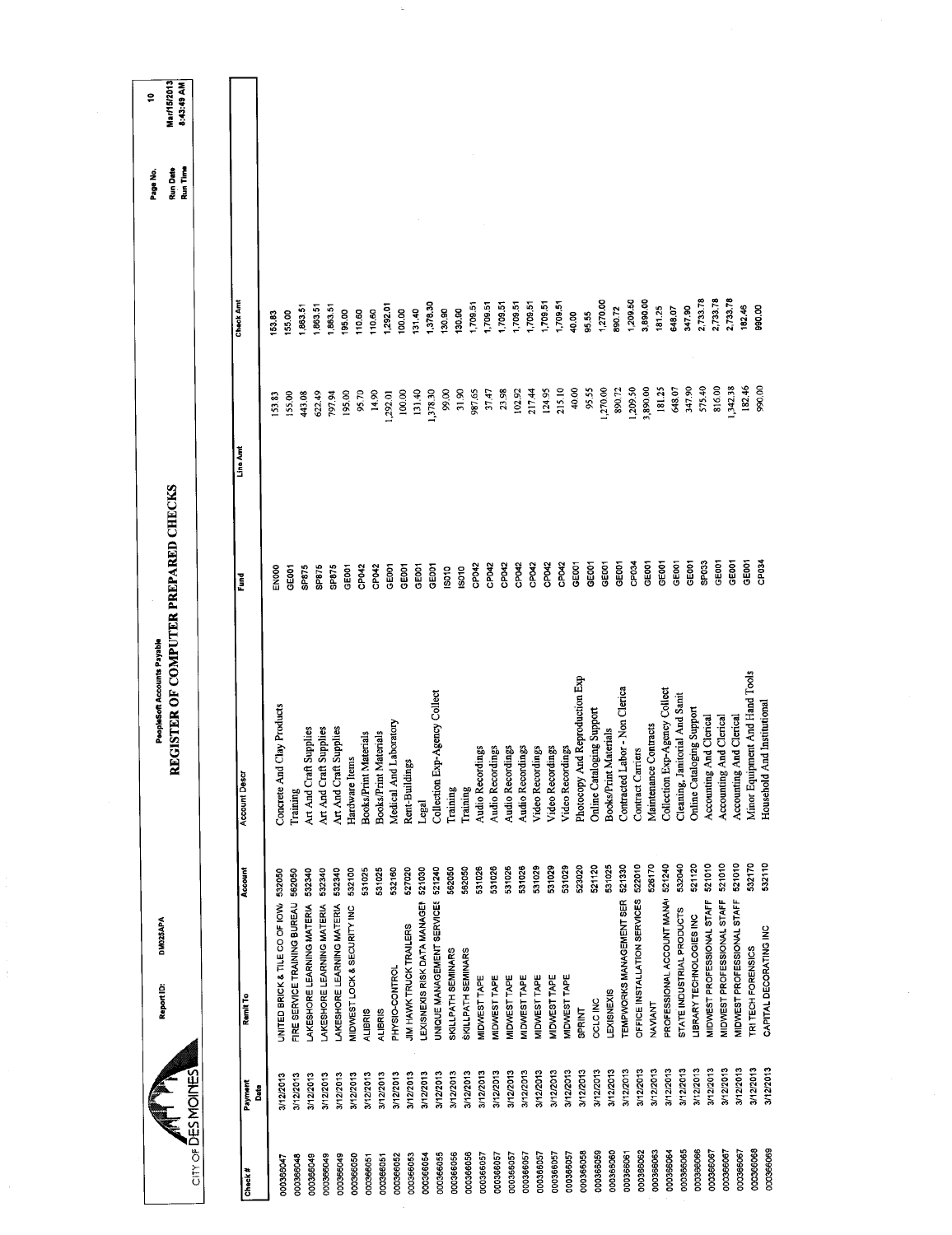| City of DES MOINES |                 | DM025APA<br>Report ID:       |         | REGISTER OF COMPUTER PREPARED CHECKS<br>PeopleSoft Accounts Payable |                   |                |                   | Run Time<br>Run Date<br>Page No. | Mar/15/2013<br>8:43:49 AM<br>÷ |
|--------------------|-----------------|------------------------------|---------|---------------------------------------------------------------------|-------------------|----------------|-------------------|----------------------------------|--------------------------------|
|                    |                 |                              |         |                                                                     |                   |                |                   |                                  |                                |
| Check #            | Payment<br>Date | Ramit To                     | Account | <b>Account Descr</b>                                                | Fund              | Line Am        | Check Am          |                                  |                                |
| 000366070          | 3/12/2013       | TALLEY COMMUNICATIONS        | 532060  | Electrical Supplies And Parts                                       | \$040             | 21.24          | 21.24             |                                  |                                |
| 000366071          | 3/12/2013       | MVP FENCE                    | 532140  | Lumber, Wood Products And Insu                                      | CPO40             | 395.00         | 1,371.00          |                                  |                                |
| 000366071          | 3/12/2013       | MVP FENCE                    | 532140  | Lumber, Wood Products And Insu                                      | CP040             | 976.00         | 1,371.00          |                                  |                                |
| 000366072          | 3/12/2013       | SHRED IT USA - DES MOINES    | 527620  | Miscellaneous Contractual Serv                                      | GEOOT             | 59.65          | 153.48            |                                  |                                |
| 000366072          | 3/12/2013       | SHRED IT USA - DES MOINES    | 527720  | Disposal Fees                                                       | GE005             | 20.00          | 153.48            |                                  |                                |
| 000366072          | 3/12/2013       | SHRED IT USA - DES MOINES    | 527720  | Disposal Fees                                                       | GE001             | 73.83          | 153.48            |                                  |                                |
| 000366073          | 3/12/2013       | BIG SKY RACKS INC            | 532190  | Motor Vehicles (Parts And Supp                                      | GEDOT             | 155.25         | 155.25            |                                  |                                |
| 000366074          | 3/12/2013       | ECONOMY ROLLOFF              | 522010  | Contract Carriers                                                   | CP <sub>034</sub> | 250.00         | 500.00            |                                  |                                |
| 000366074          | 3/12/2013       | ECONOMY ROLLOFF              | 522010  | Contract Carriers                                                   | CP034             | 250.00         | 500.00            |                                  |                                |
| 000366075          | 3/12/2013       | KFL INC                      | 527640  | Board - Up                                                          | GE001             | 138.00         | 398.00            |                                  |                                |
| 000366075          | 3/12/2013       | KFL INC                      | 527640  | Board - Up                                                          | GE001             | 46.00          | 398.00            |                                  |                                |
| 000366075          | 3/12/2013       | KFL INC                      | 527640  | Board - Up                                                          | GE001             | 30.00          | 398.00            |                                  |                                |
| 000366075          | 3/12/2013       | KFL INC                      | 527640  | Board - Up                                                          | GEOOT             | 92.00          | 398.00            |                                  |                                |
| 000366075          | 3/12/2013       | KEL INC                      | 527640  | Board - Up                                                          | GE <sub>001</sub> | 46,00          | 398.00            |                                  |                                |
| 000366075          | 3/12/2013       | KFL INC                      | 527640  | Board - Up                                                          | GE001             | 46.00          | 398.00            |                                  |                                |
| 000366076          | 3/12/2013       | HYVEE (WESTOWN PKWY)         | 532080  | Food                                                                | AG251             | 58.20          | 58.20             |                                  |                                |
| 000366077          | 3/12/2013       | BEST HEATING & COOLING       | 528080  | <b>ECIP</b> Furnace                                                 | SPO33             | 537.75         | 8,014.75          |                                  |                                |
| 000366077          | 3/12/2013       | BEST HEATING & COOLING       | 528080  | <b>ECIP</b> Furnace                                                 | SP033             | 63.00          | 8,014.75          |                                  |                                |
| 000366077          | 3/12/2013       | BEST HEATING & COOLING       | 528080  | <b>ECIP</b> Furnace                                                 | SPO33             | 493.75         | 8,01475           |                                  |                                |
| 000366077          | 3/12/2013       | BEST HEATING & COOLING       | 528080  | <b>ECIP</b> Furnace                                                 | SP <sub>033</sub> | 63.00          | 8,014.75          |                                  |                                |
| 000366077          | 3/12/2013       | BEST HEATING & COOLING       | 528180  | Furnace Replacement/Repair                                          | SPO33             | 2,285.75       | 8,014.75          |                                  |                                |
| 000366077          | 3/12/2013       | BEST HEATING & COOLING       | 528180  | Furnace Replacement/Repair                                          | SP033             | 2,285.75       | 8,014.75          |                                  |                                |
| 000366077          | 3/12/2013       | BEST HEATING & COOLING       | 528180  | Furnace Replacement/Repain                                          | SP033             | 2,285.75       | 8,014.75<br>30.00 |                                  |                                |
| 000366078          | 3/12/2013       | OWA PROCESS SERVICE          | 521030  | Legal                                                               | GE001             | 30.00<br>30.00 | 30.00             |                                  |                                |
| 000366079          | 3/12/2013       | OWA PROCESS SERVICE          | 521030  | Legal                                                               | GEODT             | 135.70         | 691.39            |                                  |                                |
| 000366080          | 3/12/2013       | POLK COUNTY TREASURER        | 523030  | Printing Services Contracts                                         | SP875             | 165.00         | 691.39            |                                  |                                |
| 000366080          | 3/12/2013       | POLK COUNTY TREASURER        | 523030  | Printing Services Contracts                                         | GE001             |                | 691.39            |                                  |                                |
| 000366080          | 3/12/2013       | POLK COUNTY TREASURER        | 523030  | Printing Services Contracts                                         | GEOOT             | 20.00          | 691.39            |                                  |                                |
| 000366080          | 3/12/2013       | POLK COUNTY TREASURER        | 523030  | Printing Services Contracts                                         | GE001             | 90.87          |                   |                                  |                                |
| 000366080          | 3/12/2013       | POLK COUNTY TREASURER        | 521020  | Consultants And Professional S                                      | SP722             | 59.58          | 691.39<br>691.39  |                                  |                                |
| 000366080          | 3/12/2013       | POLK COUNTY TREASURER        | 523030  | Printing Services Contracts                                         | GE001             | 38.82          | 691.39            |                                  |                                |
| 000366080          | 3/12/2013       | POLK COUNTY TREASURER        | 523030  | Printing Services Contracts                                         | GE001             | 99.80          |                   |                                  |                                |
| 000366080          | 3/12/2013       | POLK COUNTY TREASURER        | 523030  | Printing Services Contracts                                         | SP360             | 41.62          | 691.39            |                                  |                                |
| 000366080          | 3/12/2013       | <b>POLK COUNTY TREASURER</b> | 523030  | Printing Services Contracts                                         | GE001             | 40,00          | 691.39            |                                  |                                |
| 000366081          | 3/12/2013       | DALES TOWING                 | 457005  | Fines And Costs City Civil Cas                                      | GE001             | 296,80         | 296.80            |                                  |                                |
|                    |                 |                              |         |                                                                     |                   |                |                   |                                  |                                |

 $\mathcal{A}^{\mathcal{A}}$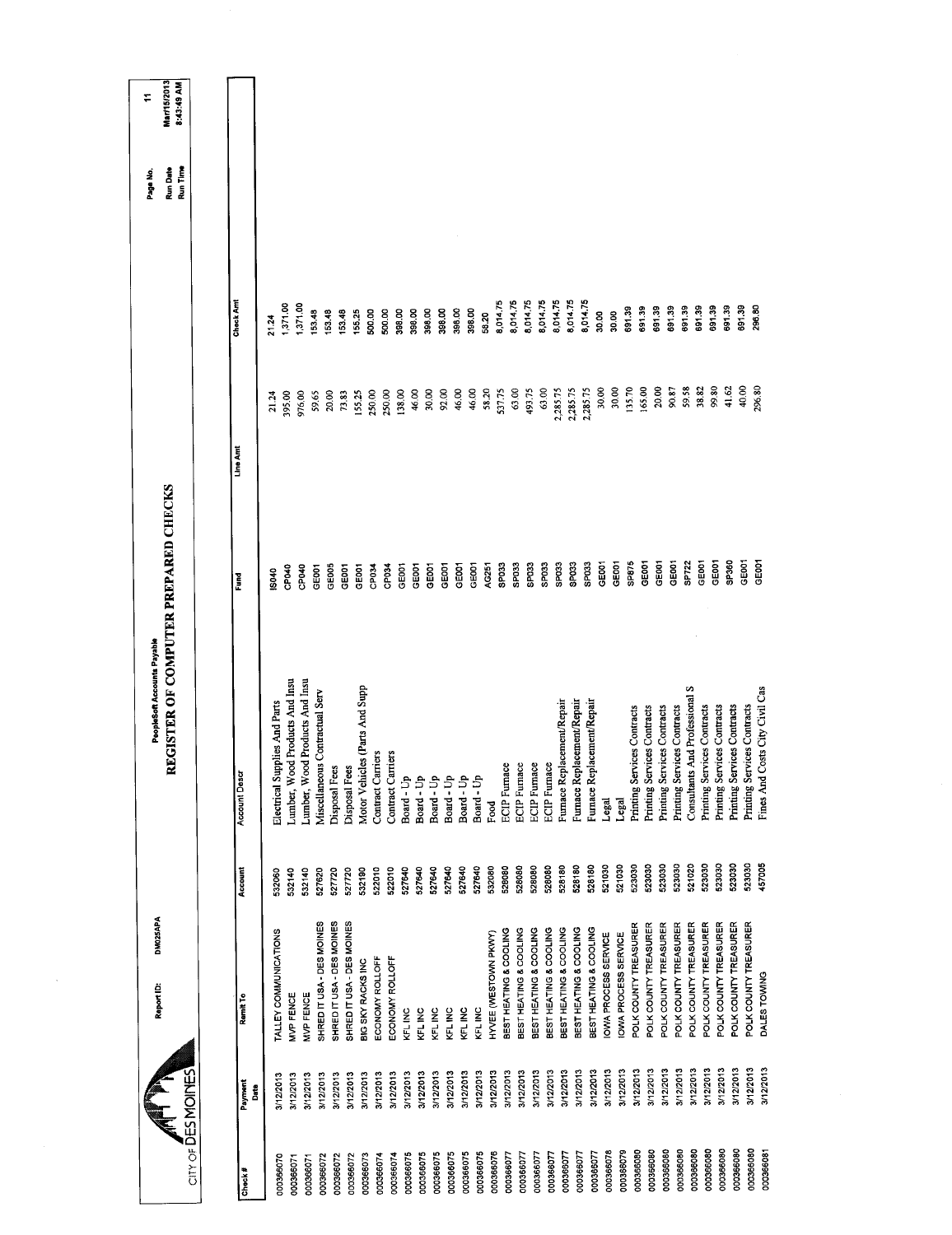|                        |           | DM025APA<br>Report ID:             |         | PeopleSoft Accounts Payable           |              |           |                  | Page No.             | ÷,                        |
|------------------------|-----------|------------------------------------|---------|---------------------------------------|--------------|-----------|------------------|----------------------|---------------------------|
|                        |           |                                    |         | REGISTER OF COMPUTER PREPARED CHECKS  |              |           |                  | Run Time<br>Run Date | Mar/15/2013<br>8:43:49 AM |
| CITY OF DES MOINES     |           |                                    |         |                                       |              |           |                  |                      |                           |
|                        | Payment   | Ramit To                           | Account | Account Descr                         | Ē            | Line Amt  | <b>Check And</b> |                      |                           |
| Check #                | å         |                                    |         |                                       |              |           |                  |                      |                           |
|                        | 3/12/2013 | TOYOTA OF DES MOINES               | 526040  | R&M-Automotive Equipment              | IS010        | 292.33    | 292.33           |                      |                           |
| 000366082              | 3/12/2013 | HORIZON TECHNOLOGY                 | 532160  | Medical And Laboratory                | <b>4G251</b> | 860.32    | 860.32           |                      |                           |
| 000366083<br>000366084 | 3/12/2013 | CONTRACTOR SALES AND SERVI         | 527040  | Rent-Machinery & Mechanical Eq        | CP034        | 1,009.80  | 1,009.80         |                      |                           |
|                        | 3/12/2013 | BRENTON SKATING PLAZA              | 521140  | <b>Contracted Recreation Services</b> | SP722        | 612.50    | 612.50           |                      |                           |
| 000366085<br>000366086 | 3/12/2013 | APPLIED ECOLOGICAL SERVICES        | 521020  | Consultants And Professional S        | CP040        | 600.00    | 750.00           |                      |                           |
|                        | 3/12/2013 | APPLIED ECOLOGICAL SERVICES        | 521020  | Consultants And Professional S        | CPO40        | 150.00    | 750.00           |                      |                           |
| 000366086<br>000366087 | 3/12/2013 | CENTRAL IOWA MECHANICAL            | 526070  | R&M-Plumbing                          | GEOOT        | 190.58    | 650.19           |                      |                           |
| 000366087              | 3/12/2013 | CENTRAL IOWA MECHANICAL            | 526070  | R&M-Plumbing                          | GE001        | 459.61    | 650.19           |                      |                           |
| 000366088              | 3/12/2013 | CROSS DILLON TIRE                  | 532190  | Motor Vehicles (Parts And Supp        | GEOOT        | 11,713.60 | 11,713.60        |                      |                           |
| 000366089              | 3/12/2013 | ABM JANITORIAL NORTH CENTRA        | 521325  | Contracted Services-Janitorial        | GEOOT        | 4,424.31  | 4,424.31         |                      |                           |
| 000366090              | 3/12/2013 | KELTEK INCORPORATED                | 532060  | Electrical Supplies And Parts         | IS040        | 103.74    | 77.03            |                      |                           |
| 000366090              | 3/12/2013 | KELTEK INCORPORATED                | 532060  | Electrical Supplies And Parts         | \$040        | $-103.74$ | 77.03            |                      |                           |
| 000366090              | 3/12/2013 | KELTEK INCORPORATED                | 532190  | Motor Vehicles (Parts And Supp        | GEOC1        | 27.18     | 77.03            |                      |                           |
| 000366090              | 3/12/2013 | KELTEK INCORPORATED                | 532190  | Motor Vehicles (Parts And Supp        | GEOOT        | 49.85     | 77.03            |                      |                           |
|                        | 3/12/2013 | PROS INC                           | 526030  | R&M-Fixed Plant Equipment             | AG251        | 417.92    | 417.92           |                      |                           |
| 000366092<br>000366091 | 3/12/2013 | TINA UPDEGROVE                     | 521130  | Witness Fees Pd To Non City Pe        | GE001        | 12.25     | 12.25            |                      |                           |
| 000366093              | 3/12/2013 | AEROTEK PROFESSIONAL SERVIK 521010 |         | Accounting And Clerical               | GEOOT        | 1,108.80  | 1,108.80         |                      |                           |
| 000366094              | 3/12/2013 | <b>HAVIS</b>                       | 526100  | R&M-Data Processing Equipment         | GEOOT        | 199.00    | 199.00           |                      |                           |
| 000366095              | 3/12/2013 | SAFARILAND LLC                     | 532160  | Medical And Laboratory                | GEOOT        | 380.83    | 890.59           |                      |                           |
| 000366095              | 3/12/2013 | SAFARILAND LLC                     | 532160  | Medical And Laboratory                | GEOOT        | 509.76    | 890.59           |                      |                           |
| 000366096              | 3/12/2013 | VENDNET                            | 526090  | R&M-Miscellaneous Equipment Or        | GE001        | 130.00    | 130.00           |                      |                           |
| 000366097              | 3/12/2013 | JOE BIANCHI LLC                    | 521200  | Snow Removal<br>Contracted            | GE001        | 135.00    | 135.00           |                      |                           |
| 000366098              | 3/12/2013 | GATEWAY MARKET                     | 527600  | And Other Foods<br>Restaurant         | <b>SP733</b> | 173.96    | 173.96           |                      |                           |
| 000366099              | 3/12/2013 | TOTAL TOOL SUPPLY INC              | 532170  | Minor Equipment And Hand Tools        | AG251        | 627.00    | 627.00           |                      |                           |
| 000366100              | 3/12/2013 | BEST BUY BUSINESS ADVANTAGE        | 531030  | Photographic And Video Supplie        | GE001        | 227.42    | 227.42           |                      |                           |
| 000366101              | 3/12/2013 | LA POLICE GEAR INC                 | 532170  | Minor Equipment And Hand Tools        | GE001        | 290.00    | 290.00           |                      |                           |
| 000366102              | 3/12/2013 | URBANDALE WATER UTILITY            | 525050  | Water Use                             | AG255        | 23.90     | 23.90            |                      |                           |
| 000366103              | 3/12/2013 | PRINTS COPY CENTER                 | 523030  | Printing Services Contracts           | AG257        | 34.90     | <b>S4.90</b>     |                      |                           |
| 000366104              | 3/12/2013 | PJ MEDIA LLC                       | 523010  | Advertising                           | GEOOT        | 500,00    | 500.00           |                      |                           |
| 000366105              | 3/12/2013 | KCWI-TV                            | 523010  | Advertising                           | GE001        | 2,300.00  | 2,300.00         |                      |                           |
| 000366106              | 3/12/2013 | KDMI-TV                            | 523010  | Advertising                           | GEOOT        | 384.00    | 384.00           |                      |                           |
| 000366107              | 3/12/2013 | <b>CINDY GERKE</b>                 | 521130  | Witness Fees Pd To Non City Pe        | GE001        | 725       | 14.50            |                      |                           |
| 000366107              | 3/12/2013 | CINDY GERKE                        | 521130  | Witness Fees Pd To Non City Pe        | GEOO1        | 7.25      | 14.50            |                      |                           |
| 000366108              | 3/12/2013 | <b>TIMOTHY ESSEX</b>               | 521130  | Witness Fees Pd To Non City Pe        | GE001        | 8.60      | 8.60             |                      |                           |
|                        | 3/12/2013 | DOUGLAS BRYLLER                    | 455280  | Transient Merchant License            | GE001        | 200,00    | 200.00           |                      |                           |
| 000366109              |           |                                    |         |                                       |              |           |                  |                      |                           |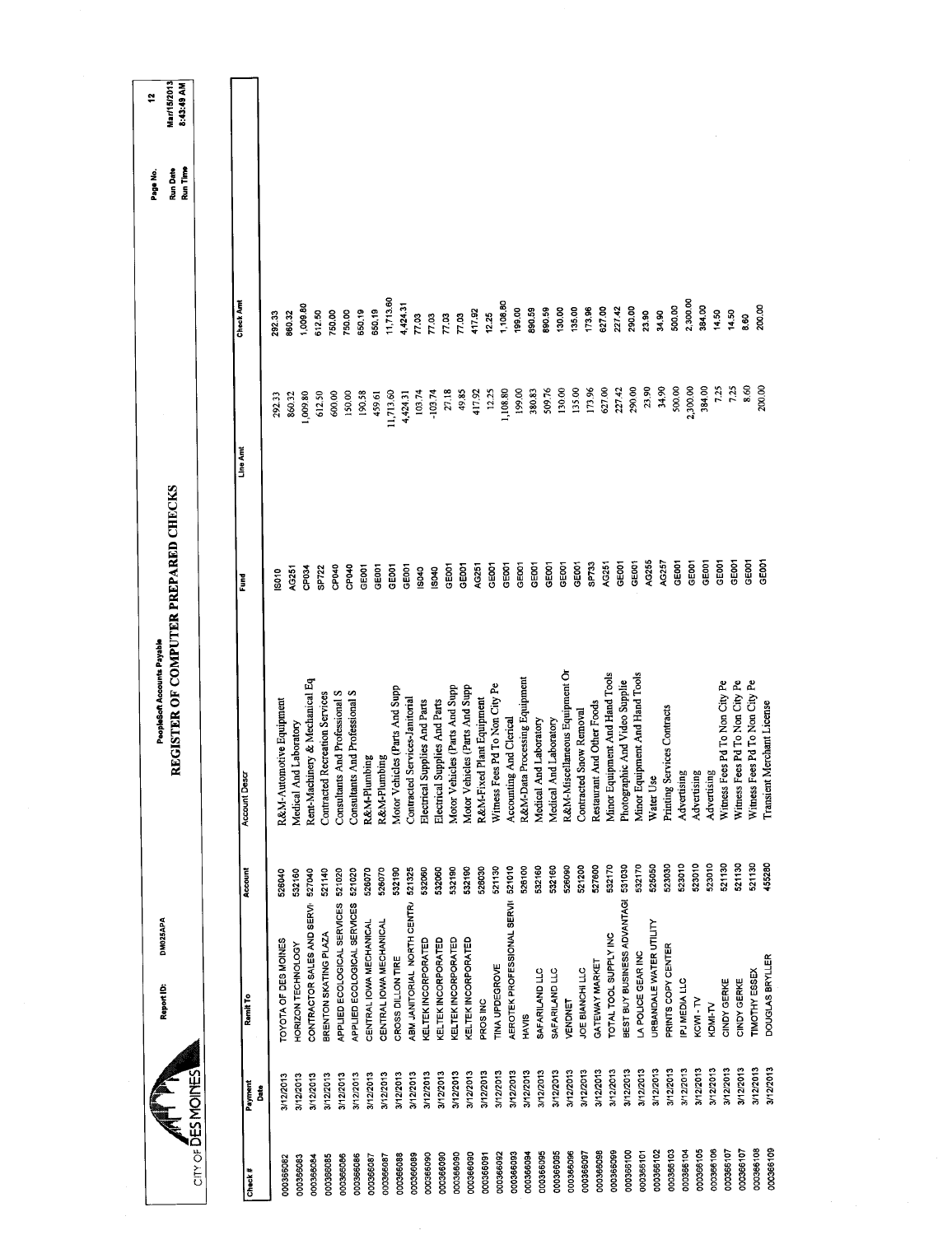| 141,680.00<br>298,025.00<br>24,999.00<br>1,000.00<br>1,200.00<br>5,250.00<br>Check Am<br>3,295.00<br>1,538.57<br>240.00<br>280.00<br>550.00<br>900.00<br>405.00<br>475.00<br>302.22<br>322.00<br>429.00<br>219.50<br>600.00<br>322.00<br>600.00<br>225.00<br>600.00<br>462.86<br>76,65<br>100.29<br>200.00<br>130.00<br>21.24<br>91.85<br>77.10<br>8.00<br>77.50<br>15.00<br>8.48<br>1,000.00<br>240.00<br>280,00<br>5,250.00<br>76.65<br>405.00<br>550.00<br>900.00<br>8.00<br>475.00<br>141,680.00<br>1,200.00<br>1,538.57<br>429.00<br>3,295.00<br>21.24<br>302.22<br>77.10<br>8.48<br>250,00<br>350.00<br>0.00<br>322.00<br>219.50<br>91.85<br>24,999.00<br>298,025.00<br>77.50<br>462.86<br>600.00<br>225.00<br>200.00<br>100.29<br>130.00<br>15.00<br>Line Amt<br>CP032<br>GE001<br>CP <sub>038</sub><br>SP324<br>SP875<br>SPO33<br>SPO33<br>GE001<br>SP854<br>SP321<br>GE001<br>GEOOT<br>SPO33<br>GE001<br>GE001<br>SP451<br>GE001<br>GEOOT<br>GE001<br>GE001<br>GEOOT<br>CP042<br>SP027<br>GE001<br>SP321<br>GE001<br>SPO <sub>20</sub><br>GE001<br>GEOOT<br>GE001<br>GE001<br>SP027<br>GE001<br><b>GEOOT</b><br><b>GEOOT</b><br>Fund<br>Minor Equipment And Hand Tools<br>Motor Vehicles (Parts And Supp<br>Regular Assistance Less Than 1<br>Miscellaneous Contractual Serv<br>Regular Assistance Less Than 1<br>Regular Assistance Less Than 1<br>Household And Institutional<br>Transient Merchant License<br>ROW Legal & Misc. Costs<br>Project Costs-Entitlement<br>Investor Owner-HOME<br>Dues And Membership<br>Prepaid expense-travel<br>Prepaid expense-travel<br>Prepaid expense-travel<br>Prepaid expense-travel<br>Prepaid expense-travel<br>Prepaid expense-travel<br>Prepaid expense-travel<br>Other Improvements<br><b>Local Transportation</b><br>Fund<br>Hardware Items<br><b>Grading Permit</b><br>General Office<br>Life Insurance<br>Prepaid Items<br><b>Account Descr</b><br>Pet License<br>Advertising<br>Police Buy<br>Training<br>Training<br>Training<br>Training<br>Land<br>Food<br>DALLAS COUNTY CONSERVATION 543080<br>541010<br>104040<br>528060<br>528060<br>527620<br>521035<br>562050<br>532080<br>562050<br>562050<br>582050<br>524110<br>528060<br>529805<br>104041<br>532110<br>531010<br>522020<br>527520<br>104041<br>104041<br>104041<br>104041<br>104041<br>Account<br>523010<br>527700<br>527702<br>455280<br>532190<br>455750<br>532100<br>532170<br>104041<br>455630<br>OWA DEPARTMENT OF PUBLIC H<br>HOYT SHERMAN PLACE FOUNDA'<br>INTERNATIONAL ASSN OF ELECTI<br>INTERNATIONAL ASSN OF ELECTI<br>IA ASSOCIATION OF WOMEN POL<br>KLOCKES EMERGENCY VEHICLES<br>CONFERENCE TECHNOLOGIES IN<br>GREATER DES MOINES HABITAT I<br>JOHN E REID AND ASSOCIATES<br>DES MOINES APARTMENTS LP<br>SECURITY EQUIPMENT CORP<br>POLK COUNTY TREASURER<br>METRO WASTE AUTHORITY<br>SHERIFF OF POLK COUNTY<br>STATE LIBRARY OF IOWA<br>MIDAMERICAN ENERGY<br>DEBORAH VAN VELZEN<br>DEARBORN NATIONAL<br>CITY OF DES MOINES<br>STEPHANE PETERS<br>ROSE MARIE SCOTT<br>JASON VAN ESSEN<br>GRETCHEN TATE<br>KANDICE REINDL<br>KANDICE REINDL<br>LAURA GRAHAM<br>DAVID ALBRIGHT<br><b>HILARY FARVER</b><br><b>KEVIN MORAN</b><br>KJMC 89.3 FM<br>IN THE BAG<br><b>UUSTIN GIAN</b><br>DEB BRUCE<br><b>LINDA ROE</b><br>Remit To<br>3/14/2013<br>3/14/2013<br>3/14/2013<br>3/14/2013<br>3/14/2013<br>3/14/2013<br>3/14/2013<br>3/14/2013<br>3/14/2013<br>3/14/2013<br>3/14/2013<br>3/14/2013<br>3/14/2013<br>3/14/2013<br>3/14/2013<br>3/14/2013<br>3/14/2013<br>3/14/2013<br>3/14/2013<br>3/14/2013<br>3/14/2013<br>3/14/2013<br>3/14/2013<br>$CITY$ of DESMOINES<br>3/14/2013<br>3/14/2013<br>3/14/2013<br>3/12/2013<br>3/12/2013<br>3/14/2013<br>3/14/2013<br>3/12/2013<br>3/12/2013<br>3/12/2013<br>3/12/2013<br>3/12/2013<br>Payment<br>Date<br>000366140<br>000366142<br>000366139<br>000366135<br>000366136<br>000366138<br>000366141<br>000366133<br>000366137<br>000366132<br>000366134<br>000366131 |        | <b>DM025APA</b><br>Report ID: | REGISTER OF COMPUTER PREPARED CHECKS<br>PeopleSoft Accounts Payable |  | Run Date<br>Run Time<br>Page No. | Mar/15/2013<br>8:43:49 AM<br>ë |
|----------------------------------------------------------------------------------------------------------------------------------------------------------------------------------------------------------------------------------------------------------------------------------------------------------------------------------------------------------------------------------------------------------------------------------------------------------------------------------------------------------------------------------------------------------------------------------------------------------------------------------------------------------------------------------------------------------------------------------------------------------------------------------------------------------------------------------------------------------------------------------------------------------------------------------------------------------------------------------------------------------------------------------------------------------------------------------------------------------------------------------------------------------------------------------------------------------------------------------------------------------------------------------------------------------------------------------------------------------------------------------------------------------------------------------------------------------------------------------------------------------------------------------------------------------------------------------------------------------------------------------------------------------------------------------------------------------------------------------------------------------------------------------------------------------------------------------------------------------------------------------------------------------------------------------------------------------------------------------------------------------------------------------------------------------------------------------------------------------------------------------------------------------------------------------------------------------------------------------------------------------------------------------------------------------------------------------------------------------------------------------------------------------------------------------------------------------------------------------------------------------------------------------------------------------------------------------------------------------------------------------------------------------------------------------------------------------------------------------------------------------------------------------------------------------------------------------------------------------------------------------------------------------------------------------------------------------------------------------------------------------------------------------------------------------------------------------------------------------------------------------------------------------------------------------------------------------------------------------------------------------------------------------------------------------------------------------------------------------------------------------------------------------------------------------------------------------------------------------------------------------------------------------------------------------------------------------------------------------------------------------------------------------------------------------------------------------------------------------------------------------------------------------------------------------------------------------------------------------------------------------------------------------------------------------------------|--------|-------------------------------|---------------------------------------------------------------------|--|----------------------------------|--------------------------------|
|                                                                                                                                                                                                                                                                                                                                                                                                                                                                                                                                                                                                                                                                                                                                                                                                                                                                                                                                                                                                                                                                                                                                                                                                                                                                                                                                                                                                                                                                                                                                                                                                                                                                                                                                                                                                                                                                                                                                                                                                                                                                                                                                                                                                                                                                                                                                                                                                                                                                                                                                                                                                                                                                                                                                                                                                                                                                                                                                                                                                                                                                                                                                                                                                                                                                                                                                                                                                                                                                                                                                                                                                                                                                                                                                                                                                                                                                                                                                              |        |                               |                                                                     |  |                                  |                                |
| 000366130<br>000366129<br>000366126<br>000366128<br>000366127<br>000366113<br>000366110<br>000366111<br>000366112                                                                                                                                                                                                                                                                                                                                                                                                                                                                                                                                                                                                                                                                                                                                                                                                                                                                                                                                                                                                                                                                                                                                                                                                                                                                                                                                                                                                                                                                                                                                                                                                                                                                                                                                                                                                                                                                                                                                                                                                                                                                                                                                                                                                                                                                                                                                                                                                                                                                                                                                                                                                                                                                                                                                                                                                                                                                                                                                                                                                                                                                                                                                                                                                                                                                                                                                                                                                                                                                                                                                                                                                                                                                                                                                                                                                                            | Check# |                               |                                                                     |  |                                  |                                |
|                                                                                                                                                                                                                                                                                                                                                                                                                                                                                                                                                                                                                                                                                                                                                                                                                                                                                                                                                                                                                                                                                                                                                                                                                                                                                                                                                                                                                                                                                                                                                                                                                                                                                                                                                                                                                                                                                                                                                                                                                                                                                                                                                                                                                                                                                                                                                                                                                                                                                                                                                                                                                                                                                                                                                                                                                                                                                                                                                                                                                                                                                                                                                                                                                                                                                                                                                                                                                                                                                                                                                                                                                                                                                                                                                                                                                                                                                                                                              |        |                               |                                                                     |  |                                  |                                |
|                                                                                                                                                                                                                                                                                                                                                                                                                                                                                                                                                                                                                                                                                                                                                                                                                                                                                                                                                                                                                                                                                                                                                                                                                                                                                                                                                                                                                                                                                                                                                                                                                                                                                                                                                                                                                                                                                                                                                                                                                                                                                                                                                                                                                                                                                                                                                                                                                                                                                                                                                                                                                                                                                                                                                                                                                                                                                                                                                                                                                                                                                                                                                                                                                                                                                                                                                                                                                                                                                                                                                                                                                                                                                                                                                                                                                                                                                                                                              |        |                               |                                                                     |  |                                  |                                |
|                                                                                                                                                                                                                                                                                                                                                                                                                                                                                                                                                                                                                                                                                                                                                                                                                                                                                                                                                                                                                                                                                                                                                                                                                                                                                                                                                                                                                                                                                                                                                                                                                                                                                                                                                                                                                                                                                                                                                                                                                                                                                                                                                                                                                                                                                                                                                                                                                                                                                                                                                                                                                                                                                                                                                                                                                                                                                                                                                                                                                                                                                                                                                                                                                                                                                                                                                                                                                                                                                                                                                                                                                                                                                                                                                                                                                                                                                                                                              |        |                               |                                                                     |  |                                  |                                |
| 000366125<br>000366125<br>000366124<br>000366124<br>000366119<br>000366123<br>000366122<br>000366114                                                                                                                                                                                                                                                                                                                                                                                                                                                                                                                                                                                                                                                                                                                                                                                                                                                                                                                                                                                                                                                                                                                                                                                                                                                                                                                                                                                                                                                                                                                                                                                                                                                                                                                                                                                                                                                                                                                                                                                                                                                                                                                                                                                                                                                                                                                                                                                                                                                                                                                                                                                                                                                                                                                                                                                                                                                                                                                                                                                                                                                                                                                                                                                                                                                                                                                                                                                                                                                                                                                                                                                                                                                                                                                                                                                                                                         |        |                               |                                                                     |  |                                  |                                |
| 000366115                                                                                                                                                                                                                                                                                                                                                                                                                                                                                                                                                                                                                                                                                                                                                                                                                                                                                                                                                                                                                                                                                                                                                                                                                                                                                                                                                                                                                                                                                                                                                                                                                                                                                                                                                                                                                                                                                                                                                                                                                                                                                                                                                                                                                                                                                                                                                                                                                                                                                                                                                                                                                                                                                                                                                                                                                                                                                                                                                                                                                                                                                                                                                                                                                                                                                                                                                                                                                                                                                                                                                                                                                                                                                                                                                                                                                                                                                                                                    |        |                               |                                                                     |  |                                  |                                |
| 000366120<br>000366116<br>000366121                                                                                                                                                                                                                                                                                                                                                                                                                                                                                                                                                                                                                                                                                                                                                                                                                                                                                                                                                                                                                                                                                                                                                                                                                                                                                                                                                                                                                                                                                                                                                                                                                                                                                                                                                                                                                                                                                                                                                                                                                                                                                                                                                                                                                                                                                                                                                                                                                                                                                                                                                                                                                                                                                                                                                                                                                                                                                                                                                                                                                                                                                                                                                                                                                                                                                                                                                                                                                                                                                                                                                                                                                                                                                                                                                                                                                                                                                                          |        |                               |                                                                     |  |                                  |                                |
| 000366118<br>000366117                                                                                                                                                                                                                                                                                                                                                                                                                                                                                                                                                                                                                                                                                                                                                                                                                                                                                                                                                                                                                                                                                                                                                                                                                                                                                                                                                                                                                                                                                                                                                                                                                                                                                                                                                                                                                                                                                                                                                                                                                                                                                                                                                                                                                                                                                                                                                                                                                                                                                                                                                                                                                                                                                                                                                                                                                                                                                                                                                                                                                                                                                                                                                                                                                                                                                                                                                                                                                                                                                                                                                                                                                                                                                                                                                                                                                                                                                                                       |        |                               |                                                                     |  |                                  |                                |
|                                                                                                                                                                                                                                                                                                                                                                                                                                                                                                                                                                                                                                                                                                                                                                                                                                                                                                                                                                                                                                                                                                                                                                                                                                                                                                                                                                                                                                                                                                                                                                                                                                                                                                                                                                                                                                                                                                                                                                                                                                                                                                                                                                                                                                                                                                                                                                                                                                                                                                                                                                                                                                                                                                                                                                                                                                                                                                                                                                                                                                                                                                                                                                                                                                                                                                                                                                                                                                                                                                                                                                                                                                                                                                                                                                                                                                                                                                                                              |        |                               |                                                                     |  |                                  |                                |
|                                                                                                                                                                                                                                                                                                                                                                                                                                                                                                                                                                                                                                                                                                                                                                                                                                                                                                                                                                                                                                                                                                                                                                                                                                                                                                                                                                                                                                                                                                                                                                                                                                                                                                                                                                                                                                                                                                                                                                                                                                                                                                                                                                                                                                                                                                                                                                                                                                                                                                                                                                                                                                                                                                                                                                                                                                                                                                                                                                                                                                                                                                                                                                                                                                                                                                                                                                                                                                                                                                                                                                                                                                                                                                                                                                                                                                                                                                                                              |        |                               |                                                                     |  |                                  |                                |
|                                                                                                                                                                                                                                                                                                                                                                                                                                                                                                                                                                                                                                                                                                                                                                                                                                                                                                                                                                                                                                                                                                                                                                                                                                                                                                                                                                                                                                                                                                                                                                                                                                                                                                                                                                                                                                                                                                                                                                                                                                                                                                                                                                                                                                                                                                                                                                                                                                                                                                                                                                                                                                                                                                                                                                                                                                                                                                                                                                                                                                                                                                                                                                                                                                                                                                                                                                                                                                                                                                                                                                                                                                                                                                                                                                                                                                                                                                                                              |        |                               |                                                                     |  |                                  |                                |
|                                                                                                                                                                                                                                                                                                                                                                                                                                                                                                                                                                                                                                                                                                                                                                                                                                                                                                                                                                                                                                                                                                                                                                                                                                                                                                                                                                                                                                                                                                                                                                                                                                                                                                                                                                                                                                                                                                                                                                                                                                                                                                                                                                                                                                                                                                                                                                                                                                                                                                                                                                                                                                                                                                                                                                                                                                                                                                                                                                                                                                                                                                                                                                                                                                                                                                                                                                                                                                                                                                                                                                                                                                                                                                                                                                                                                                                                                                                                              |        |                               |                                                                     |  |                                  |                                |
|                                                                                                                                                                                                                                                                                                                                                                                                                                                                                                                                                                                                                                                                                                                                                                                                                                                                                                                                                                                                                                                                                                                                                                                                                                                                                                                                                                                                                                                                                                                                                                                                                                                                                                                                                                                                                                                                                                                                                                                                                                                                                                                                                                                                                                                                                                                                                                                                                                                                                                                                                                                                                                                                                                                                                                                                                                                                                                                                                                                                                                                                                                                                                                                                                                                                                                                                                                                                                                                                                                                                                                                                                                                                                                                                                                                                                                                                                                                                              |        |                               |                                                                     |  |                                  |                                |
|                                                                                                                                                                                                                                                                                                                                                                                                                                                                                                                                                                                                                                                                                                                                                                                                                                                                                                                                                                                                                                                                                                                                                                                                                                                                                                                                                                                                                                                                                                                                                                                                                                                                                                                                                                                                                                                                                                                                                                                                                                                                                                                                                                                                                                                                                                                                                                                                                                                                                                                                                                                                                                                                                                                                                                                                                                                                                                                                                                                                                                                                                                                                                                                                                                                                                                                                                                                                                                                                                                                                                                                                                                                                                                                                                                                                                                                                                                                                              |        |                               |                                                                     |  |                                  |                                |
|                                                                                                                                                                                                                                                                                                                                                                                                                                                                                                                                                                                                                                                                                                                                                                                                                                                                                                                                                                                                                                                                                                                                                                                                                                                                                                                                                                                                                                                                                                                                                                                                                                                                                                                                                                                                                                                                                                                                                                                                                                                                                                                                                                                                                                                                                                                                                                                                                                                                                                                                                                                                                                                                                                                                                                                                                                                                                                                                                                                                                                                                                                                                                                                                                                                                                                                                                                                                                                                                                                                                                                                                                                                                                                                                                                                                                                                                                                                                              |        |                               |                                                                     |  |                                  |                                |
|                                                                                                                                                                                                                                                                                                                                                                                                                                                                                                                                                                                                                                                                                                                                                                                                                                                                                                                                                                                                                                                                                                                                                                                                                                                                                                                                                                                                                                                                                                                                                                                                                                                                                                                                                                                                                                                                                                                                                                                                                                                                                                                                                                                                                                                                                                                                                                                                                                                                                                                                                                                                                                                                                                                                                                                                                                                                                                                                                                                                                                                                                                                                                                                                                                                                                                                                                                                                                                                                                                                                                                                                                                                                                                                                                                                                                                                                                                                                              |        |                               |                                                                     |  |                                  |                                |
|                                                                                                                                                                                                                                                                                                                                                                                                                                                                                                                                                                                                                                                                                                                                                                                                                                                                                                                                                                                                                                                                                                                                                                                                                                                                                                                                                                                                                                                                                                                                                                                                                                                                                                                                                                                                                                                                                                                                                                                                                                                                                                                                                                                                                                                                                                                                                                                                                                                                                                                                                                                                                                                                                                                                                                                                                                                                                                                                                                                                                                                                                                                                                                                                                                                                                                                                                                                                                                                                                                                                                                                                                                                                                                                                                                                                                                                                                                                                              |        |                               |                                                                     |  |                                  |                                |
|                                                                                                                                                                                                                                                                                                                                                                                                                                                                                                                                                                                                                                                                                                                                                                                                                                                                                                                                                                                                                                                                                                                                                                                                                                                                                                                                                                                                                                                                                                                                                                                                                                                                                                                                                                                                                                                                                                                                                                                                                                                                                                                                                                                                                                                                                                                                                                                                                                                                                                                                                                                                                                                                                                                                                                                                                                                                                                                                                                                                                                                                                                                                                                                                                                                                                                                                                                                                                                                                                                                                                                                                                                                                                                                                                                                                                                                                                                                                              |        |                               |                                                                     |  |                                  |                                |
|                                                                                                                                                                                                                                                                                                                                                                                                                                                                                                                                                                                                                                                                                                                                                                                                                                                                                                                                                                                                                                                                                                                                                                                                                                                                                                                                                                                                                                                                                                                                                                                                                                                                                                                                                                                                                                                                                                                                                                                                                                                                                                                                                                                                                                                                                                                                                                                                                                                                                                                                                                                                                                                                                                                                                                                                                                                                                                                                                                                                                                                                                                                                                                                                                                                                                                                                                                                                                                                                                                                                                                                                                                                                                                                                                                                                                                                                                                                                              |        |                               |                                                                     |  |                                  |                                |
|                                                                                                                                                                                                                                                                                                                                                                                                                                                                                                                                                                                                                                                                                                                                                                                                                                                                                                                                                                                                                                                                                                                                                                                                                                                                                                                                                                                                                                                                                                                                                                                                                                                                                                                                                                                                                                                                                                                                                                                                                                                                                                                                                                                                                                                                                                                                                                                                                                                                                                                                                                                                                                                                                                                                                                                                                                                                                                                                                                                                                                                                                                                                                                                                                                                                                                                                                                                                                                                                                                                                                                                                                                                                                                                                                                                                                                                                                                                                              |        |                               |                                                                     |  |                                  |                                |
|                                                                                                                                                                                                                                                                                                                                                                                                                                                                                                                                                                                                                                                                                                                                                                                                                                                                                                                                                                                                                                                                                                                                                                                                                                                                                                                                                                                                                                                                                                                                                                                                                                                                                                                                                                                                                                                                                                                                                                                                                                                                                                                                                                                                                                                                                                                                                                                                                                                                                                                                                                                                                                                                                                                                                                                                                                                                                                                                                                                                                                                                                                                                                                                                                                                                                                                                                                                                                                                                                                                                                                                                                                                                                                                                                                                                                                                                                                                                              |        |                               |                                                                     |  |                                  |                                |
|                                                                                                                                                                                                                                                                                                                                                                                                                                                                                                                                                                                                                                                                                                                                                                                                                                                                                                                                                                                                                                                                                                                                                                                                                                                                                                                                                                                                                                                                                                                                                                                                                                                                                                                                                                                                                                                                                                                                                                                                                                                                                                                                                                                                                                                                                                                                                                                                                                                                                                                                                                                                                                                                                                                                                                                                                                                                                                                                                                                                                                                                                                                                                                                                                                                                                                                                                                                                                                                                                                                                                                                                                                                                                                                                                                                                                                                                                                                                              |        |                               |                                                                     |  |                                  |                                |
|                                                                                                                                                                                                                                                                                                                                                                                                                                                                                                                                                                                                                                                                                                                                                                                                                                                                                                                                                                                                                                                                                                                                                                                                                                                                                                                                                                                                                                                                                                                                                                                                                                                                                                                                                                                                                                                                                                                                                                                                                                                                                                                                                                                                                                                                                                                                                                                                                                                                                                                                                                                                                                                                                                                                                                                                                                                                                                                                                                                                                                                                                                                                                                                                                                                                                                                                                                                                                                                                                                                                                                                                                                                                                                                                                                                                                                                                                                                                              |        |                               |                                                                     |  |                                  |                                |
|                                                                                                                                                                                                                                                                                                                                                                                                                                                                                                                                                                                                                                                                                                                                                                                                                                                                                                                                                                                                                                                                                                                                                                                                                                                                                                                                                                                                                                                                                                                                                                                                                                                                                                                                                                                                                                                                                                                                                                                                                                                                                                                                                                                                                                                                                                                                                                                                                                                                                                                                                                                                                                                                                                                                                                                                                                                                                                                                                                                                                                                                                                                                                                                                                                                                                                                                                                                                                                                                                                                                                                                                                                                                                                                                                                                                                                                                                                                                              |        |                               |                                                                     |  |                                  |                                |
|                                                                                                                                                                                                                                                                                                                                                                                                                                                                                                                                                                                                                                                                                                                                                                                                                                                                                                                                                                                                                                                                                                                                                                                                                                                                                                                                                                                                                                                                                                                                                                                                                                                                                                                                                                                                                                                                                                                                                                                                                                                                                                                                                                                                                                                                                                                                                                                                                                                                                                                                                                                                                                                                                                                                                                                                                                                                                                                                                                                                                                                                                                                                                                                                                                                                                                                                                                                                                                                                                                                                                                                                                                                                                                                                                                                                                                                                                                                                              |        |                               |                                                                     |  |                                  |                                |
|                                                                                                                                                                                                                                                                                                                                                                                                                                                                                                                                                                                                                                                                                                                                                                                                                                                                                                                                                                                                                                                                                                                                                                                                                                                                                                                                                                                                                                                                                                                                                                                                                                                                                                                                                                                                                                                                                                                                                                                                                                                                                                                                                                                                                                                                                                                                                                                                                                                                                                                                                                                                                                                                                                                                                                                                                                                                                                                                                                                                                                                                                                                                                                                                                                                                                                                                                                                                                                                                                                                                                                                                                                                                                                                                                                                                                                                                                                                                              |        |                               |                                                                     |  |                                  |                                |
|                                                                                                                                                                                                                                                                                                                                                                                                                                                                                                                                                                                                                                                                                                                                                                                                                                                                                                                                                                                                                                                                                                                                                                                                                                                                                                                                                                                                                                                                                                                                                                                                                                                                                                                                                                                                                                                                                                                                                                                                                                                                                                                                                                                                                                                                                                                                                                                                                                                                                                                                                                                                                                                                                                                                                                                                                                                                                                                                                                                                                                                                                                                                                                                                                                                                                                                                                                                                                                                                                                                                                                                                                                                                                                                                                                                                                                                                                                                                              |        |                               |                                                                     |  |                                  |                                |
|                                                                                                                                                                                                                                                                                                                                                                                                                                                                                                                                                                                                                                                                                                                                                                                                                                                                                                                                                                                                                                                                                                                                                                                                                                                                                                                                                                                                                                                                                                                                                                                                                                                                                                                                                                                                                                                                                                                                                                                                                                                                                                                                                                                                                                                                                                                                                                                                                                                                                                                                                                                                                                                                                                                                                                                                                                                                                                                                                                                                                                                                                                                                                                                                                                                                                                                                                                                                                                                                                                                                                                                                                                                                                                                                                                                                                                                                                                                                              |        |                               |                                                                     |  |                                  |                                |
|                                                                                                                                                                                                                                                                                                                                                                                                                                                                                                                                                                                                                                                                                                                                                                                                                                                                                                                                                                                                                                                                                                                                                                                                                                                                                                                                                                                                                                                                                                                                                                                                                                                                                                                                                                                                                                                                                                                                                                                                                                                                                                                                                                                                                                                                                                                                                                                                                                                                                                                                                                                                                                                                                                                                                                                                                                                                                                                                                                                                                                                                                                                                                                                                                                                                                                                                                                                                                                                                                                                                                                                                                                                                                                                                                                                                                                                                                                                                              |        |                               |                                                                     |  |                                  |                                |
|                                                                                                                                                                                                                                                                                                                                                                                                                                                                                                                                                                                                                                                                                                                                                                                                                                                                                                                                                                                                                                                                                                                                                                                                                                                                                                                                                                                                                                                                                                                                                                                                                                                                                                                                                                                                                                                                                                                                                                                                                                                                                                                                                                                                                                                                                                                                                                                                                                                                                                                                                                                                                                                                                                                                                                                                                                                                                                                                                                                                                                                                                                                                                                                                                                                                                                                                                                                                                                                                                                                                                                                                                                                                                                                                                                                                                                                                                                                                              |        |                               |                                                                     |  |                                  |                                |
|                                                                                                                                                                                                                                                                                                                                                                                                                                                                                                                                                                                                                                                                                                                                                                                                                                                                                                                                                                                                                                                                                                                                                                                                                                                                                                                                                                                                                                                                                                                                                                                                                                                                                                                                                                                                                                                                                                                                                                                                                                                                                                                                                                                                                                                                                                                                                                                                                                                                                                                                                                                                                                                                                                                                                                                                                                                                                                                                                                                                                                                                                                                                                                                                                                                                                                                                                                                                                                                                                                                                                                                                                                                                                                                                                                                                                                                                                                                                              |        |                               |                                                                     |  |                                  |                                |
|                                                                                                                                                                                                                                                                                                                                                                                                                                                                                                                                                                                                                                                                                                                                                                                                                                                                                                                                                                                                                                                                                                                                                                                                                                                                                                                                                                                                                                                                                                                                                                                                                                                                                                                                                                                                                                                                                                                                                                                                                                                                                                                                                                                                                                                                                                                                                                                                                                                                                                                                                                                                                                                                                                                                                                                                                                                                                                                                                                                                                                                                                                                                                                                                                                                                                                                                                                                                                                                                                                                                                                                                                                                                                                                                                                                                                                                                                                                                              |        |                               |                                                                     |  |                                  |                                |
|                                                                                                                                                                                                                                                                                                                                                                                                                                                                                                                                                                                                                                                                                                                                                                                                                                                                                                                                                                                                                                                                                                                                                                                                                                                                                                                                                                                                                                                                                                                                                                                                                                                                                                                                                                                                                                                                                                                                                                                                                                                                                                                                                                                                                                                                                                                                                                                                                                                                                                                                                                                                                                                                                                                                                                                                                                                                                                                                                                                                                                                                                                                                                                                                                                                                                                                                                                                                                                                                                                                                                                                                                                                                                                                                                                                                                                                                                                                                              |        |                               |                                                                     |  |                                  |                                |
|                                                                                                                                                                                                                                                                                                                                                                                                                                                                                                                                                                                                                                                                                                                                                                                                                                                                                                                                                                                                                                                                                                                                                                                                                                                                                                                                                                                                                                                                                                                                                                                                                                                                                                                                                                                                                                                                                                                                                                                                                                                                                                                                                                                                                                                                                                                                                                                                                                                                                                                                                                                                                                                                                                                                                                                                                                                                                                                                                                                                                                                                                                                                                                                                                                                                                                                                                                                                                                                                                                                                                                                                                                                                                                                                                                                                                                                                                                                                              |        |                               |                                                                     |  |                                  |                                |
|                                                                                                                                                                                                                                                                                                                                                                                                                                                                                                                                                                                                                                                                                                                                                                                                                                                                                                                                                                                                                                                                                                                                                                                                                                                                                                                                                                                                                                                                                                                                                                                                                                                                                                                                                                                                                                                                                                                                                                                                                                                                                                                                                                                                                                                                                                                                                                                                                                                                                                                                                                                                                                                                                                                                                                                                                                                                                                                                                                                                                                                                                                                                                                                                                                                                                                                                                                                                                                                                                                                                                                                                                                                                                                                                                                                                                                                                                                                                              |        |                               |                                                                     |  |                                  |                                |
|                                                                                                                                                                                                                                                                                                                                                                                                                                                                                                                                                                                                                                                                                                                                                                                                                                                                                                                                                                                                                                                                                                                                                                                                                                                                                                                                                                                                                                                                                                                                                                                                                                                                                                                                                                                                                                                                                                                                                                                                                                                                                                                                                                                                                                                                                                                                                                                                                                                                                                                                                                                                                                                                                                                                                                                                                                                                                                                                                                                                                                                                                                                                                                                                                                                                                                                                                                                                                                                                                                                                                                                                                                                                                                                                                                                                                                                                                                                                              |        |                               |                                                                     |  |                                  |                                |
|                                                                                                                                                                                                                                                                                                                                                                                                                                                                                                                                                                                                                                                                                                                                                                                                                                                                                                                                                                                                                                                                                                                                                                                                                                                                                                                                                                                                                                                                                                                                                                                                                                                                                                                                                                                                                                                                                                                                                                                                                                                                                                                                                                                                                                                                                                                                                                                                                                                                                                                                                                                                                                                                                                                                                                                                                                                                                                                                                                                                                                                                                                                                                                                                                                                                                                                                                                                                                                                                                                                                                                                                                                                                                                                                                                                                                                                                                                                                              |        |                               |                                                                     |  |                                  |                                |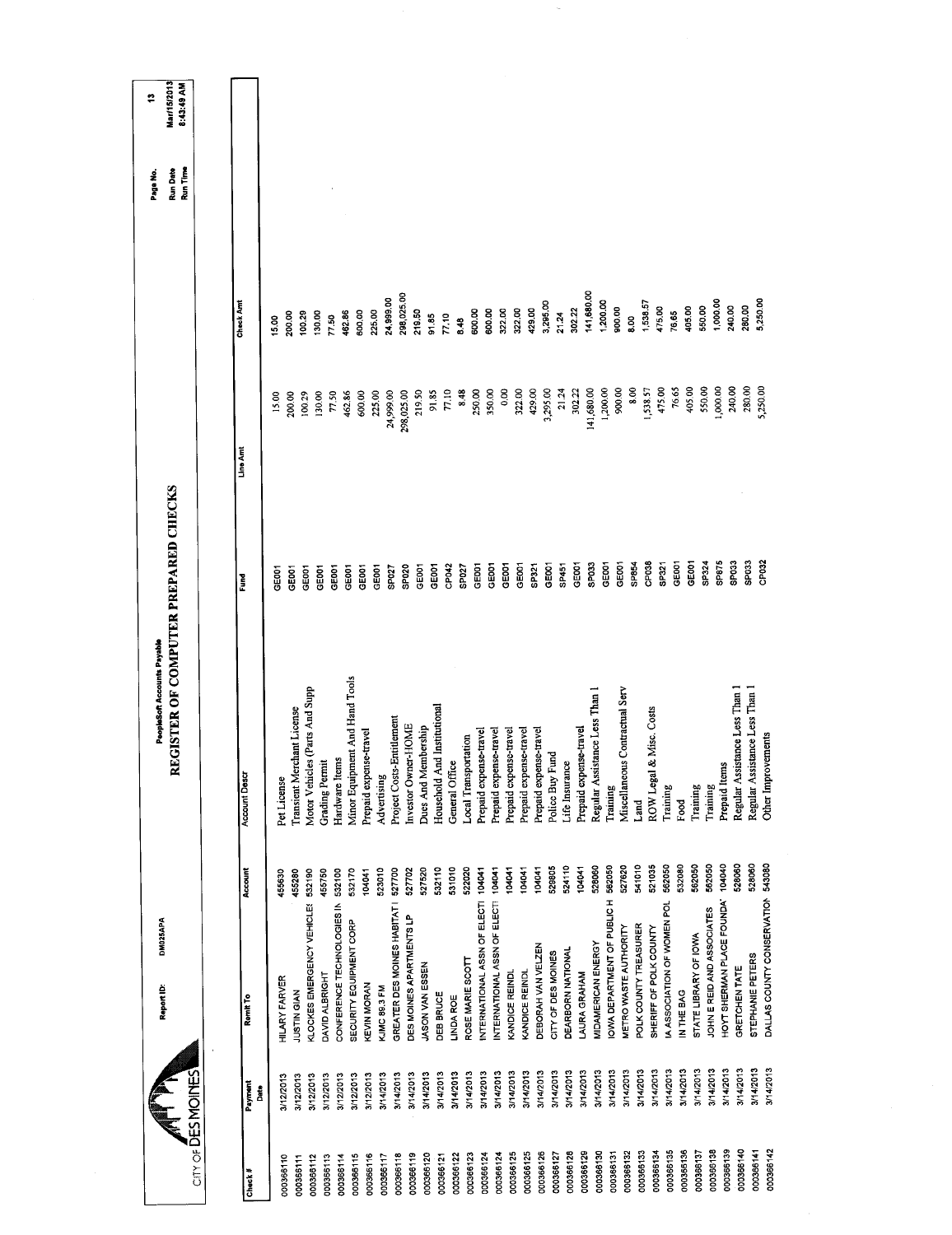| City of DESMOINES      |              | DM025APA<br>Report ID:              |         | REGISTER OF COMPUTER PREPARED CHECKS<br>PeopleSoft Accounts Payable |                   |            |                  | <b>Run Date</b><br>Run Time<br>Page No. | <b>Mar/15/2013</b><br>8:43:49 AM<br>₹ |
|------------------------|--------------|-------------------------------------|---------|---------------------------------------------------------------------|-------------------|------------|------------------|-----------------------------------------|---------------------------------------|
|                        |              |                                     |         |                                                                     |                   |            |                  |                                         |                                       |
| Check#                 | Payment<br>å | Remit To                            | Account | Account Descr                                                       | š                 | Line Amt   | <b>Check Amt</b> |                                         |                                       |
|                        | 3/14/2013    | HARLEY AND REBECCA KIMMEL, 1 541010 |         | Land                                                                | SP854             | 212.00     | 212.00           |                                         |                                       |
| 000366143<br>000366144 | 3/14/2013    | MATT WOODS                          | 521110  | Library Publicity And Programm                                      | SP875             | 150.00     | 150.00           |                                         |                                       |
| 000366145              | 3/14/2013    | DAVID MCDOWELL                      | 528060  | Regular Assistance Less Than 1                                      | SPO33             | 240.00     | 240.00           |                                         |                                       |
| 000366146              | 3/14/2013    | SCOTT PRINCE                        | 528060  | Regular Assistance Less Than 1                                      | SP033             | 560.00     | 560.00           |                                         |                                       |
| 000366147              | 3/14/2013    | KATHI SCOTT                         | 528060  | Regular Assistance Less Than 1                                      | <b>SP033</b>      | 120.00     | 120.00           |                                         |                                       |
| 000366148              | 3/14/2013    | MIDAMERICAN ENERGY                  | 525080  | Electric Traffic Signals                                            | SP360             | 3,233.95   | 12,735.69        |                                         |                                       |
| 000366148              | 3/14/2013    | <b>VIDAMERICAN ENERGY</b>           | 525080  | Electric Traffic Signals                                            | SP360             | 3,094.83   | 12,735.69        |                                         |                                       |
| 000366148              | 3/14/2013    | <b>MIDAMERICAN ENERGY</b>           | 525080  | Electric Traffic Signals                                            | SP360             | 2,306.05   | 12,735.69        |                                         |                                       |
| 000366148              | 3/14/2013    | <b>MIDAMERICAN ENERGY</b>           | 525080  | Electric Traffic Signals                                            | SP360             | 2,081.59   | 12,735.69        |                                         |                                       |
| 000366148              | 3/14/2013    | MIDAMERICAN ENERGY                  | 525080  | Electric Traffic Signals                                            | SP360             | 2,019.27   | 12735.69         |                                         |                                       |
| 000366149              | 3/14/2013    | <b>METRO ARTS ALLIANCE</b>          | 104040  | Prepaid Items                                                       | ET901             | 3,000.00   | 3,000.00         |                                         |                                       |
| 000366150              | 3/14/2013    | SAMS CLUB                           | 527520  | Dues And Membership                                                 | GEOOT             | 35.00      | 35.00            |                                         |                                       |
| 000366151              | 3/14/2013    | YMCA OF GREATER DES MOINES          | 521080  | Sub-Recipient Contr                                                 | SP <sub>039</sub> | 33,406.54  | 33,406.54        |                                         |                                       |
| 000366152              | 3/14/2013    | YOUTH & SHELTER SERVICES            | 521080  | Sub-Recipient Contr                                                 | SP039             | 48,627.16  | 48,627.16        |                                         |                                       |
| 000366153              | 3/14/2013    | POLK COUNTY FIRE CHIEFS ASSO        | 527520  | Dues And Membership                                                 | GEOOT             | 25.00      | 25.00            |                                         |                                       |
| 000366154              | 3/14/2013    | WEST DES MOINES HUMAN SERV          | 521080  | Sub-Recipient Contr                                                 | SP039             | 18,914.15  | 18,914.15        |                                         |                                       |
| 000366155              | 3/14/2013    | GATSO                               | 527620  | Miscellaneous Contractual Serv                                      | GE001             | 18,787.00  | 18,787.00        |                                         |                                       |
| 000366156              | 3/14/2013    | ELDER CORPORATION                   | 543080  | Other Improvements                                                  | CP040             | 84,115.15  | 84,115.15        |                                         |                                       |
| 000366157              | 3/14/2013    | DAKVIEW DCK, LLC                    | 542010  | <b>Buildings</b>                                                    | CP041             | 50,936.64  | 50,936.64        |                                         |                                       |
| 000366158              | 3/14/2013    | SAK CONSTRUCTION LLC                | 543040  | Sanitary Sewers                                                     | <b>EN104</b>      | 59,709.27  | 59,709.27        |                                         |                                       |
| 000366159              | 3/14/2013    | SAK CONSTRUCTION LLC                | 543040  | Sanitary Sewers                                                     | EN104             | 183,815.00 | 183,815.00       |                                         |                                       |
| 000366160              | 3/14/2013    | BALL TEAM LLC                       | 542010  | <b>Buildings</b>                                                    | CPO40             | 301,275.70 | 301,275.70       |                                         |                                       |
| 000366161              | 3/14/2013    | OSCAR RENDA CONTRACTING IN          | 543040  | Sanitary Sewers                                                     | AG267             | 869,527.89 | 869,527.89       |                                         |                                       |
| 000366162              | 3/14/2013    | MIDAMERICAN ENERGY                  | 525010  | ទឹ                                                                  | EN101             | 1,626.01   | 358,617.50       |                                         |                                       |
| 000366162              | 3/14/2013    | MIDAMERICAN ENERGY                  | 525010  | Gas                                                                 | EN <sub>101</sub> | 639.97     | 358,617.50       |                                         |                                       |
| 000366162              | 3/14/2013    | MIDAMERICAN ENERGY                  | 525020  | Electric Light And Power                                            | SP <sub>360</sub> | 546.55     | 358,617.50       |                                         |                                       |
| 00366162               | 3/14/2013    | MIDAMERICAN ENERGY                  | 525020  | Electric Light And Power                                            | GE001             | 554.31     | 358,617.50       |                                         |                                       |
| 000366162              | 3/14/2013    | MIDAMERICAN ENERGY                  | 525020  | Electric Light And Power                                            | GE001             | 567.91     | 358,617.50       |                                         |                                       |
| 000366162              | 3/14/2013    | MIDAMERICAN ENERGY                  | 525020  | Electric Light And Power                                            | GE001             | 525.84     | 358,617,50       |                                         |                                       |
| 000366162              | 3/14/2013    | MIDAMERICAN ENERGY                  | 525020  | Electric Light And Power                                            | GEOOT             | 3,437.82   | 358,617.50       |                                         |                                       |
| 000366162              | 3/14/2013    | MIDAMERICAN ENERGY                  | 525020  | Electric Light And Power                                            | GE001             | 488.88     | 358,617.50       |                                         |                                       |
| 000366162              | 3/14/2013    | MIDAMERICAN ENERGY                  | 525020  | Electric Light And Power                                            | GE001             | 519.48     | 358,617.50       |                                         |                                       |
| 000366162              | 3/14/2013    | MIDAMERICAN ENERGY                  | 525020  | Electric Light And Power                                            | GE <sub>001</sub> | 20.03      | 358,617.50       |                                         |                                       |
| 000366162              | 3/14/2013    | MIDAMERICAN ENERGY                  | 525020  | Electric Light And Power                                            | GE001             | 19.54      | 358,617.50       |                                         |                                       |
|                        | 3/14/2013    | MIDAMERICAN ENERGY                  | 525020  | Electric Light And Power                                            | GE001             | 20.12      | 358,617.50       |                                         |                                       |
| 000366162              |              |                                     |         |                                                                     |                   |            |                  |                                         |                                       |